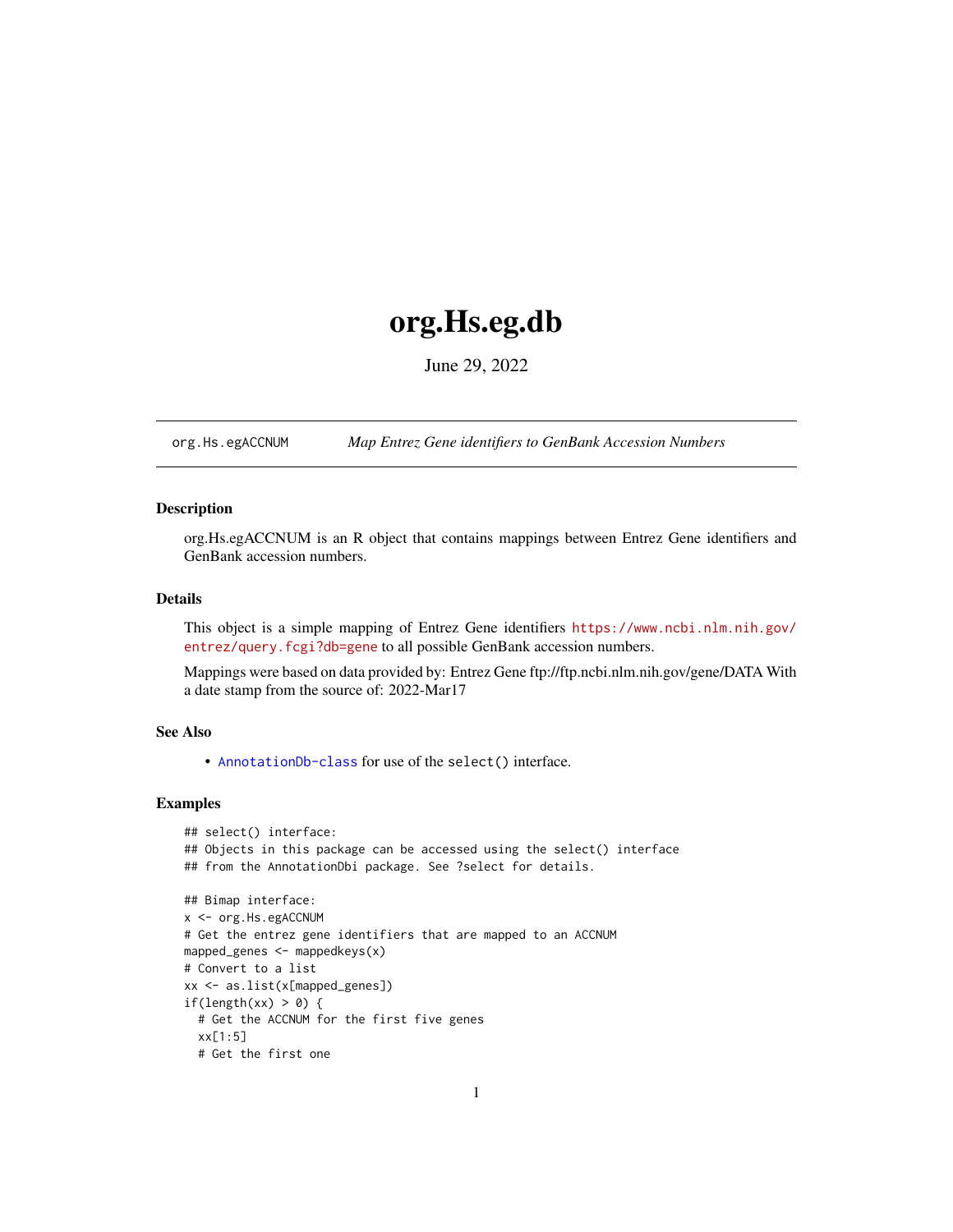```
xx[[1]]
}
#For the reverse map ACCNUM2EG:
# Convert to a list
xx <- as.list(org.Hs.egACCNUM2EG)
if(length(xx) > 0){
   # Gets the entrez gene identifiers for the first five Entrez Gene IDs
  xx[1:5]
  # Get the first one
  xx[[1]]
}
```
org.Hs.egALIAS2EG *Map between Common Gene Symbol Identifiers and Entrez Gene*

#### **Description**

org.Hs.egALIAS is an R object that provides mappings between common gene symbol identifiers and entrez gene identifiers.

#### Details

Each gene symbol maps to a named vector containing the corresponding entrez gene identifier. The name of the vector corresponds to the gene symbol. Since gene symbols are sometimes redundantly assigned in the literature, users are cautioned that this map may produce multiple matching results for a single gene symbol. Users should map back from the entrez gene IDs produced to determine which result is the one they want when this happens.

Because of this problem with redundant assigment of gene symbols, is it never advisable to use gene symbols as primary identifiers.

This mapping includes ALL gene symbols including those which are already listed in the SYMBOL map. The SYMBOL map is meant to only list official gene symbols, while the ALIAS maps are meant to store all used symbols.

Mappings were based on data provided by: Entrez Gene ftp://ftp.ncbi.nlm.nih.gov/gene/DATA With a date stamp from the source of: 2022-Mar17

## References

<https://www.ncbi.nlm.nih.gov/entrez/query.fcgi?db=gene>

## See Also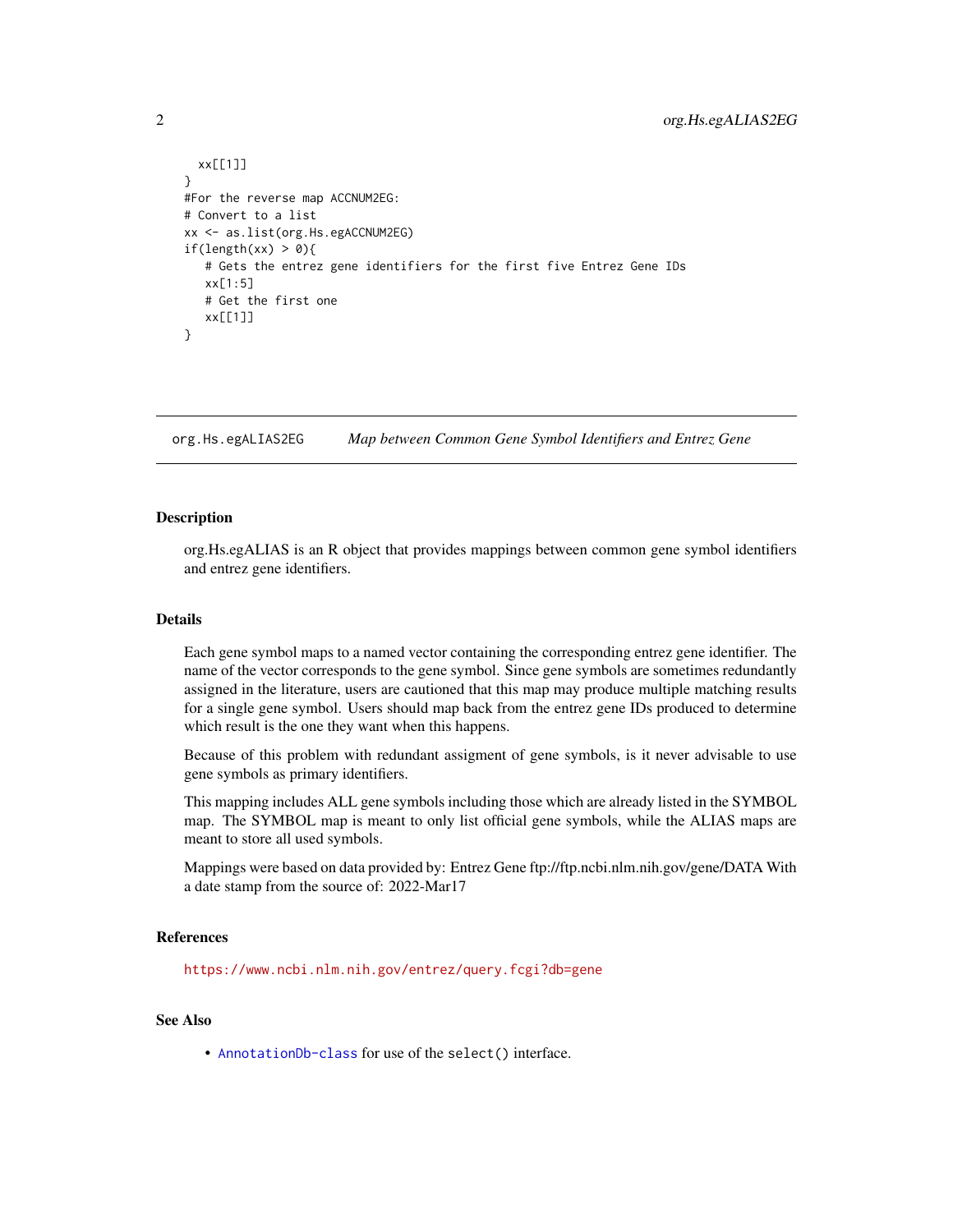## <span id="page-2-0"></span>org.Hs.eg.db 3

#### Examples

```
## select() interface:
## Objects in this package can be accessed using the select() interface
## from the AnnotationDbi package. See ?select for details.
## Bimap interface:
# Convert the object to a list
xx <- as.list(org.Hs.egALIAS2EG)
# Remove pathway identifiers that do not map to any entrez gene id
xx \leq x[\text{!is}.\text{na}(xx)]if(length(xx) > 0){
    # The entrez gene identifiers for the first two elements of XX
    xx[1:2]
    # Get the first one
    xx[[1]]
}
```
#### org.Hs.eg.db *Bioconductor annotation data package*

#### Description

Welcome to the org.Hs.eg.db annotation Package. This is an organism specific package. The purpose is to provide detailed information about the species abbreviated in the second part of the package name org.Hs.eg.db. This package is updated biannually.

Objects in this package are accessed using the select() interface. See ?select in the AnnotationDbi package for details.

#### See Also

• [AnnotationDb-class](#page-0-0) for use of keys(), columns() and select().

```
## select() interface:
## Objects in this package can be accessed using the select() interface
## from the AnnotationDbi package. See ?select for details.
columns(org.Hs.eg.db)
## Bimap interface:
## The 'old style' of interacting with these objects is manipulation as
## bimaps. While this approach is still available we strongly encourage the
## use of select().
ls("package:org.Hs.eg.db")
```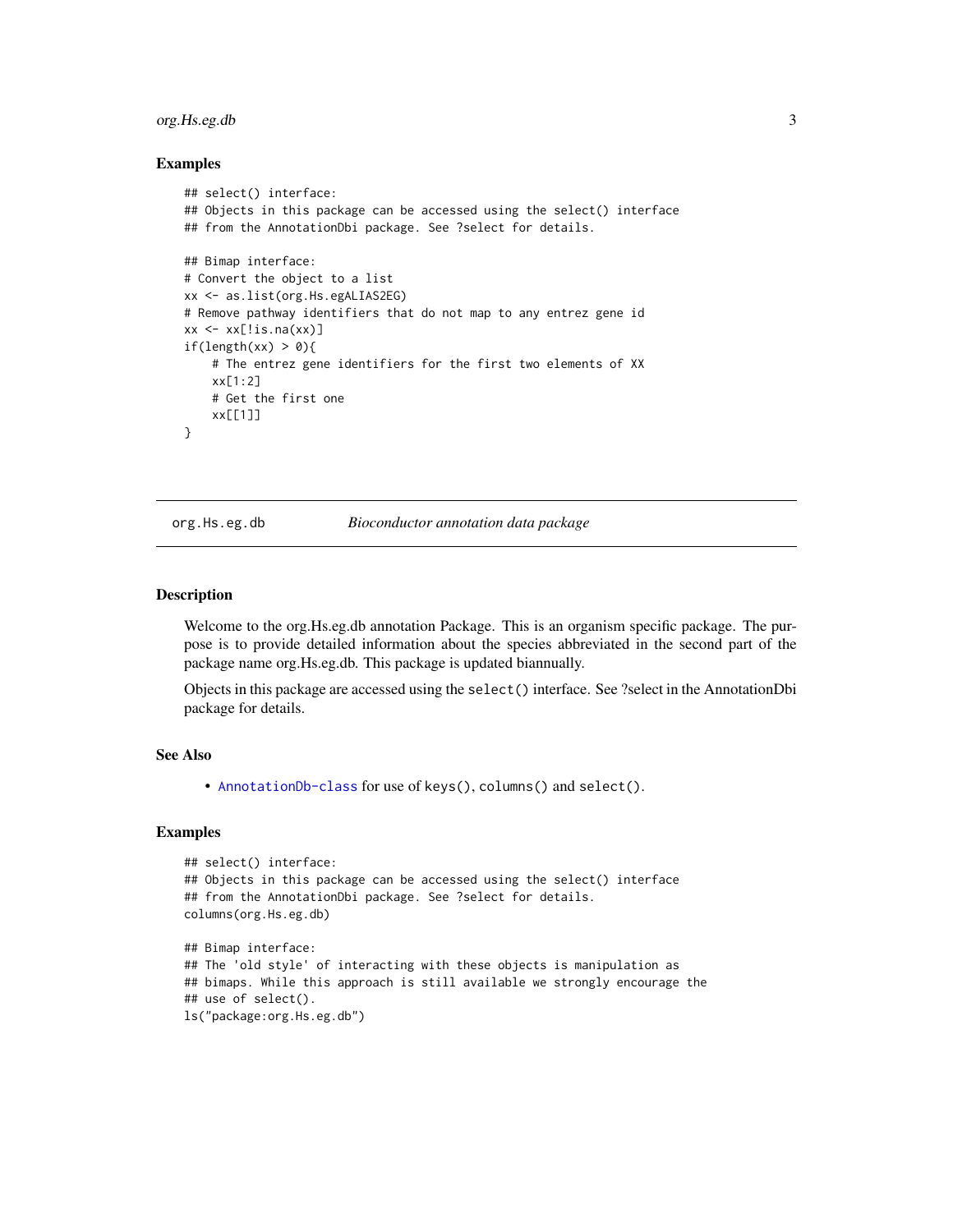<span id="page-3-0"></span>

org.Hs.egCHR is an R object that provides mappings between entrez gene identifiers and the chromosome that contains the gene of interest.

#### Details

Each entrez gene identifier maps to a vector of a chromosome.

Mappings were based on data provided by: Entrez Gene ftp://ftp.ncbi.nlm.nih.gov/gene/DATA With a date stamp from the source of: 2022-Mar17

## See Also

• [AnnotationDb-class](#page-0-0) for use of the select() interface.

#### Examples

```
## select() interface:
## Objects in this package can be accessed using the select() interface
## from the AnnotationDbi package. See ?select for details.
## Bimap interface:
x <- org.Hs.egCHR
# Get the entrez gene identifiers that are mapped to a chromosome
mapped_genes <- mappedkeys(x)
# Convert to a list
xx <- as.list(x[mapped_genes])
if(length(xx) > 0) {
  # Get the CHR for the first five genes
  xx[1:5]
  # Get the first one
  xx[[1]]
}
```
org.Hs.egCHRLENGTHS *A named vector for the length of each of the chromosomes*

#### Description

org.Hs.egCHRLENGTHS provides the length measured in base pairs for each of the chromosomes.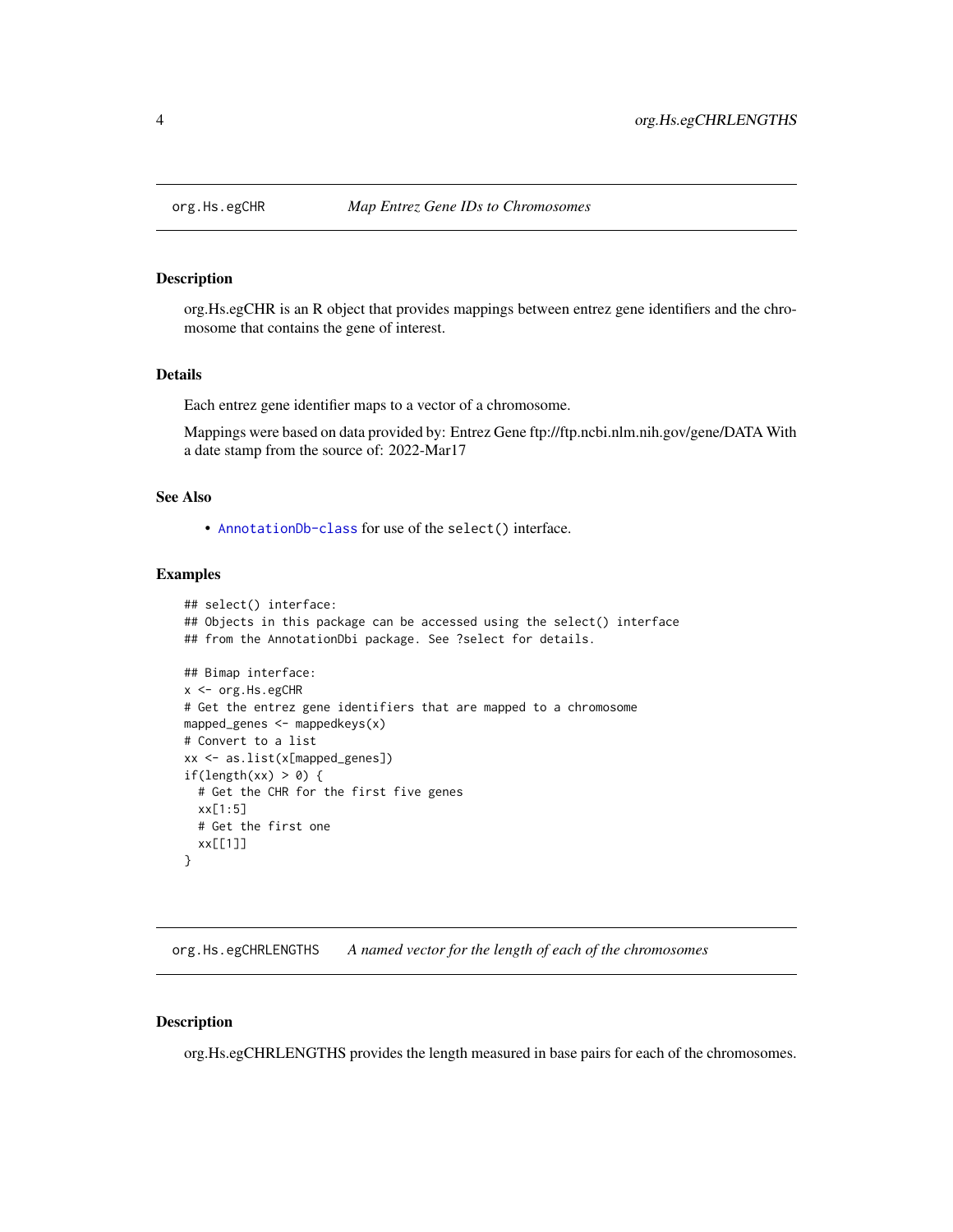## <span id="page-4-0"></span>Details

This is a named vector with chromosome numbers as the names and the corresponding lengths for chromosomes as the values.

Total lengths of chromosomes were derived by calculating the number of base pairs on the sequence string for each chromosome.

#### See Also

• [AnnotationDb-class](#page-0-0) for use of the select() interface.

## Examples

```
## select() interface:
## Objects in this package can be accessed using the select() interface
## from the AnnotationDbi package. See ?select for details.
## Bimap interface:
tt <- org.Hs.egCHRLENGTHS
# Length of chromosome 1
tt["1"]
```
org.Hs.egCHRLOC *Entrez Gene IDs to Chromosomal Location*

#### Description

org.Hs.egCHRLOC is an R object that maps entrez gene identifiers to the starting position of the gene. The position of a gene is measured as the number of base pairs.

The CHRLOCEND mapping is the same as the CHRLOC mapping except that it specifies the ending base of a gene instead of the start.

## Details

Each entrez gene identifier maps to a named vector of chromosomal locations, where the name indicates the chromosome.

Chromosomal locations on both the sense and antisense strands are measured as the number of base pairs from the p (5' end of the sense strand) to q (3' end of the sense strand) arms. Chromosomal locations on the antisense strand have a leading "-" sign (e. g. -1234567).

Since some genes have multiple start sites, this field can map to multiple locations.

Mappings were based on data provided by: UCSC Genome Bioinformatics (Homo sapiens)

With a date stamp from the source of: 2022-Nov23

## See Also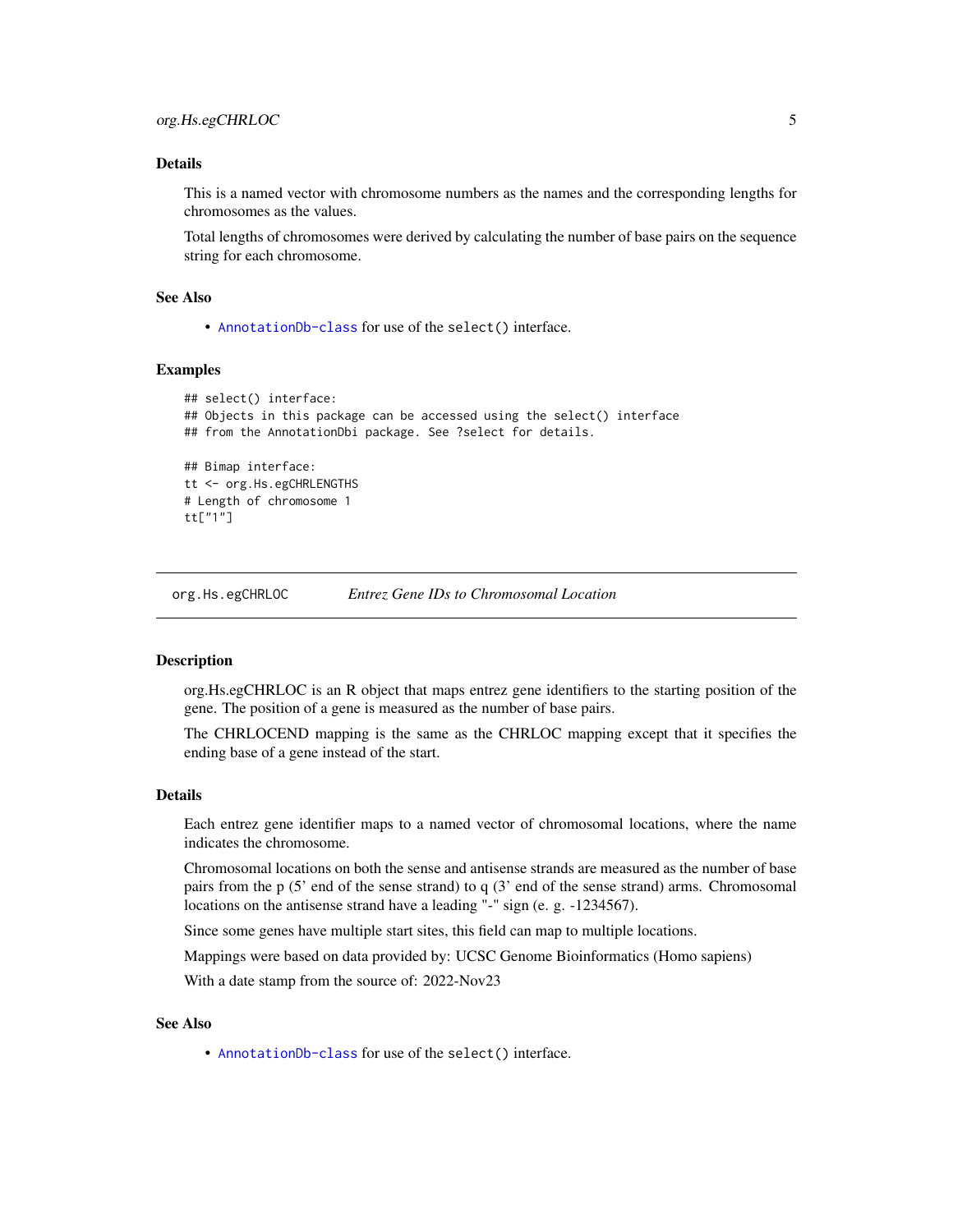```
## select() interface:
## Objects in this package can be accessed using the select() interface
## from the AnnotationDbi package. See ?select for details.
## Bimap interface:
x <- org.Hs.egCHRLOC
# Get the entrez gene identifiers that are mapped to chromosome locations
mapped_genes <- mappedkeys(x)
# Convert to a list
xx <- as.list(x[mapped_genes])
if(length(xx) > 0) {
  # Get the CHRLOC for the first five genes
  xx[1:5]
  # Get the first one
  xx[[1]]
}
```
org.Hs.egENSEMBL *Map Ensembl gene accession numbers with Entrez Gene identifiers*

#### **Description**

org.Hs.egENSEMBL is an R object that contains mappings between Entrez Gene identifiers and Ensembl gene accession numbers.

#### Details

This object is a simple mapping of Entrez Gene identifiers [https://www.ncbi.nlm.nih.gov/](https://www.ncbi.nlm.nih.gov/entrez/query.fcgi?db=gene) [entrez/query.fcgi?db=gene](https://www.ncbi.nlm.nih.gov/entrez/query.fcgi?db=gene) to Ensembl gene Accession Numbers.

Mappings were based on data provided by BOTH of these sources: [http://www.ensembl.org/](http://www.ensembl.org/biomart/martview/) [biomart/martview/](http://www.ensembl.org/biomart/martview/) <ftp://ftp.ncbi.nlm.nih.gov/gene/DATA>

For most species, this mapping is a combination of NCBI to ensembl IDs from BOTH NCBI and ensembl. Users who wish to only use mappings from NCBI are encouraged to see the ncbi2ensembl table in the appropriate organism package. Users who wish to only use mappings from ensembl are encouraged to see the ensembl2ncbi table which is also found in the appropriate organism packages. These mappings are based upon the ensembl table which is contains data from BOTH of these sources in an effort to maximize the chances that you will find a match.

For worms and flies however, this mapping is based only on sources from ensembl, as these organisms do not have ensembl to entrez gene mapping data at NCBI.

#### See Also

<span id="page-5-0"></span>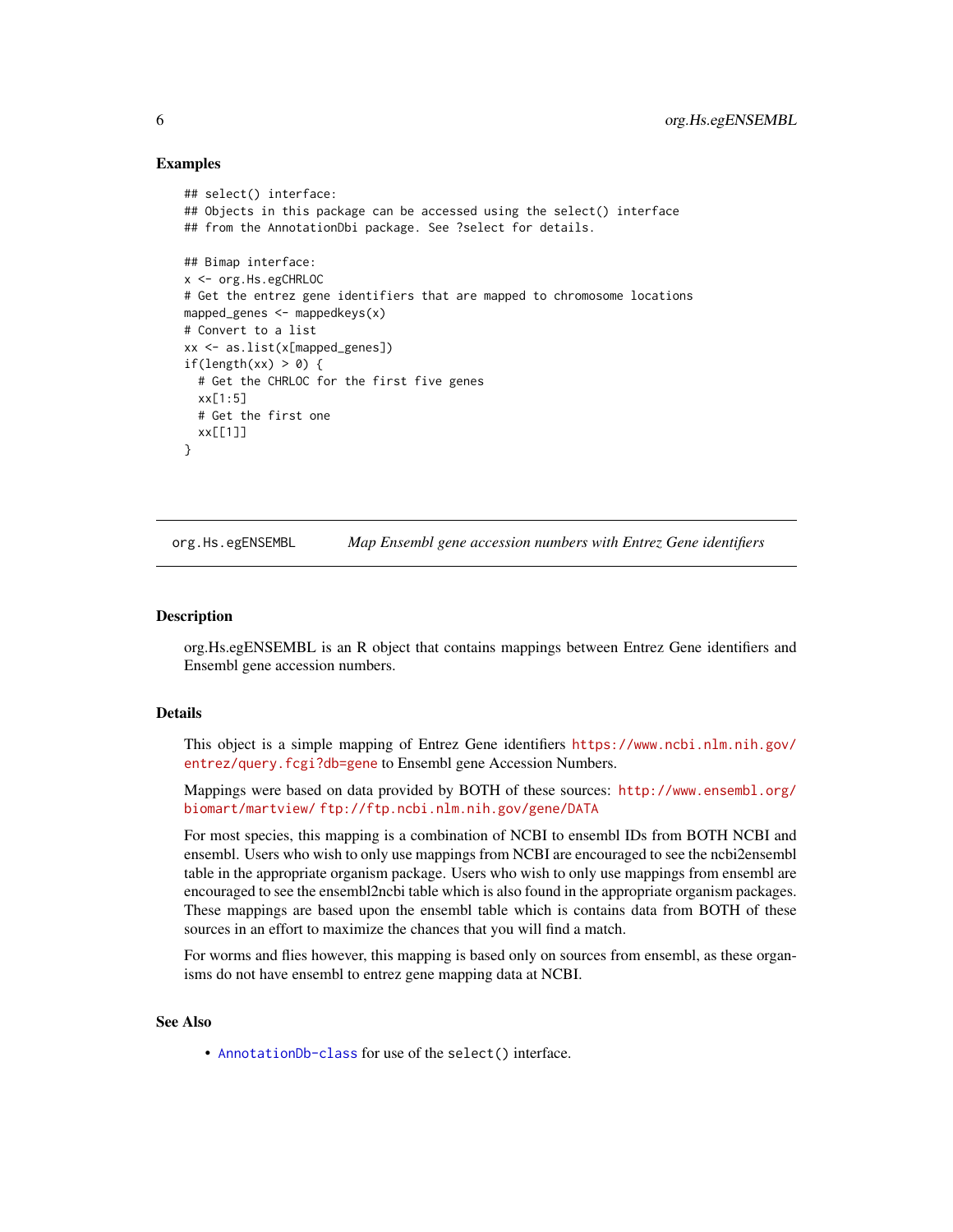```
## select() interface:
## Objects in this package can be accessed using the select() interface
## from the AnnotationDbi package. See ?select for details.
## Bimap interface:
x <- org.Hs.egENSEMBL
# Get the entrez gene IDs that are mapped to an Ensembl ID
mapped_genes <- mappedkeys(x)
# Convert to a list
xx <- as.list(x[mapped_genes])
if(length(xx) > 0) {
  # Get the Ensembl gene IDs for the first five genes
  xx[1:5]
  # Get the first one
  xx[[1]]
}
#For the reverse map ENSEMBL2EG:
# Convert to a list
xx <- as.list(org.Hs.egENSEMBL2EG)
if(length(xx) > 0){
   # Gets the entrez gene IDs for the first five Ensembl IDs
   xx[1:5]
   # Get the first one
   xx[[1]]
}
```
org.Hs.egENSEMBLPROT *Map Ensembl protein acession numbers with Entrez Gene identifiers*

#### Description

org.Hs.egENSEMBL is an R object that contains mappings between Entrez Gene identifiers and Ensembl protein accession numbers.

## Details

This object is a simple mapping of Entrez Gene identifiers [https://www.ncbi.nlm.nih.gov/](https://www.ncbi.nlm.nih.gov/entrez/query.fcgi?db=gene) [entrez/query.fcgi?db=gene](https://www.ncbi.nlm.nih.gov/entrez/query.fcgi?db=gene) to Ensembl protein accession numbers.

Mappings were based on data provided by: [ftp://ftp.ensembl.org/pub/current\\_fasta](ftp://ftp.ensembl.org/pub/current_fasta) [ftp:](ftp://ftp.ncbi.nlm.nih.gov/gene/DATA) [//ftp.ncbi.nlm.nih.gov/gene/DATA](ftp://ftp.ncbi.nlm.nih.gov/gene/DATA)

## See Also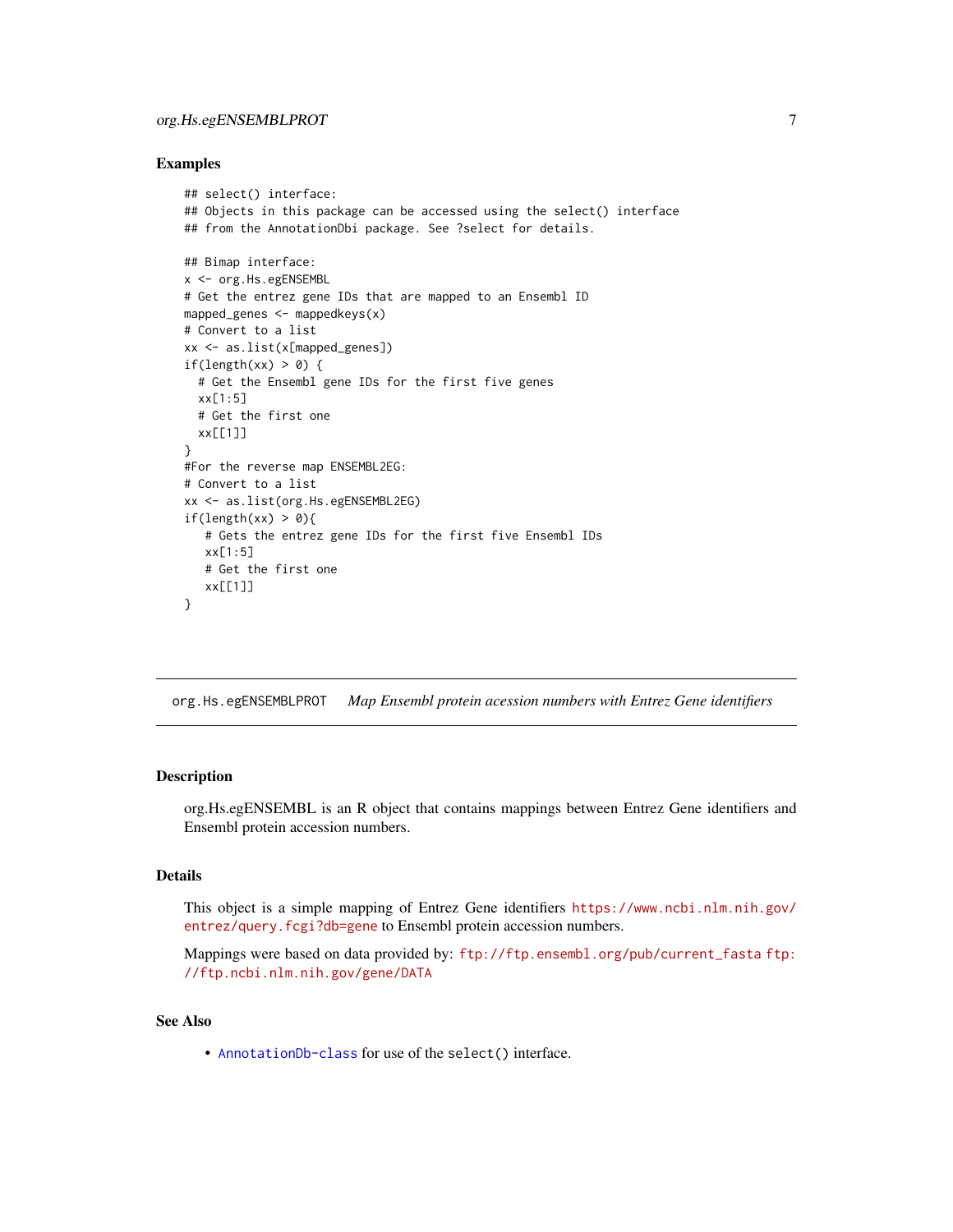```
## select() interface:
## Objects in this package can be accessed using the select() interface
## from the AnnotationDbi package. See ?select for details.
## Bimap interface:
x <- org.Hs.egENSEMBLPROT
# Get the entrez gene IDs that are mapped to an Ensembl ID
mapped_genes <- mappedkeys(x)
# Convert to a list
xx <- as.list(x[mapped_genes])
if(length(xx) > 0) {
  # Get the Ensembl gene IDs for the first five proteins
  xx[1:5]
  # Get the first one
  xx[[1]]
}
#For the reverse map ENSEMBLPROT2EG:
# Convert to a list
xx <- as.list(org.Hs.egENSEMBLPROT2EG)
if(length(xx) > 0)# Gets the entrez gene IDs for the first five Ensembl IDs
   xx[1:5]
   # Get the first one
   xx[[1]]
}
```
org.Hs.egENSEMBLTRANS *Map Ensembl transcript acession numbers with Entrez Gene identifiers*

#### Description

org.Hs.egENSEMBL is an R object that contains mappings between Entrez Gene identifiers and Ensembl transcript accession numbers.

## Details

This object is a simple mapping of Entrez Gene identifiers [https://www.ncbi.nlm.nih.gov/](https://www.ncbi.nlm.nih.gov/entrez/query.fcgi?db=gene) [entrez/query.fcgi?db=gene](https://www.ncbi.nlm.nih.gov/entrez/query.fcgi?db=gene) to Ensembl transcript accession numbers.

Mappings were based on data provided by: [ftp://ftp.ensembl.org/pub/current\\_fasta](ftp://ftp.ensembl.org/pub/current_fasta) [ftp:](ftp://ftp.ncbi.nlm.nih.gov/gene/DATA) [//ftp.ncbi.nlm.nih.gov/gene/DATA](ftp://ftp.ncbi.nlm.nih.gov/gene/DATA)

#### See Also

<span id="page-7-0"></span>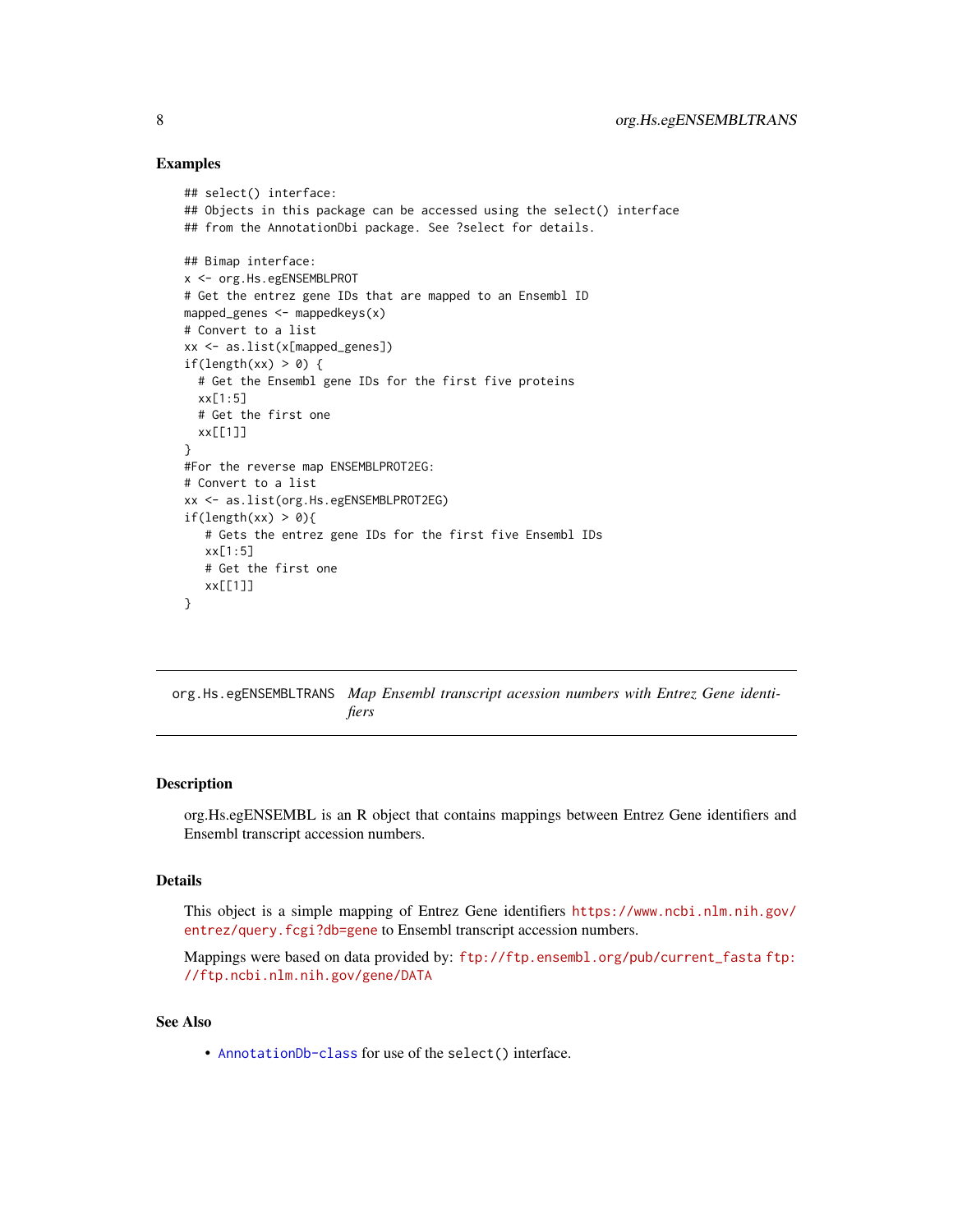## <span id="page-8-0"></span>org.Hs.egENZYME 9

#### Examples

```
## select() interface:
## Objects in this package can be accessed using the select() interface
## from the AnnotationDbi package. See ?select for details.
## Bimap interface:
x <- org.Hs.egENSEMBLTRANS
# Get the entrez gene IDs that are mapped to an Ensembl ID
mapped_genes <- mappedkeys(x)
# Convert to a list
xx <- as.list(x[mapped_genes])
if(length(xx) > 0) {
  # Get the Ensembl gene IDs for the first five proteins
  xx[1:5]
  # Get the first one
  xx[[1]]
}
#For the reverse map ENSEMBLTRANS2EG:
# Convert to a list
xx <- as.list(org.Hs.egENSEMBLTRANS2EG)
if(length(xx) > 0)# Gets the entrez gene IDs for the first five Ensembl IDs
   xx[1:5]
   # Get the first one
   xx[[1]]
}
```

| org.Hs.egENZYME | Map between Entrez Gene IDs and Enzyme Commission (EC) Num- |  |  |  |
|-----------------|-------------------------------------------------------------|--|--|--|
|                 | bers                                                        |  |  |  |

#### **Description**

org.Hs.egENZYME is an R object that provides mappings between entrez gene identifiers and EC numbers.

#### Details

Each entrez gene identifier maps to a named vector containing the EC number that corresponds to the enzyme produced by that gene. The name corresponds to the entrez gene identifier. If this information is unknown, the vector will contain an NA.

Enzyme Commission numbers are assigned by the Nomenclature Committee of the International Union of Biochemistry and Molecular Biology <http://www.chem.qmw.ac.uk/iubmb/enzyme/> to allow enzymes to be identified.

An Enzyme Commission number is of the format EC x.y.z.w, where x, y, z, and w are numeric numbers. In org.Hs.egENZYME2EG, EC is dropped from the Enzyme Commission numbers.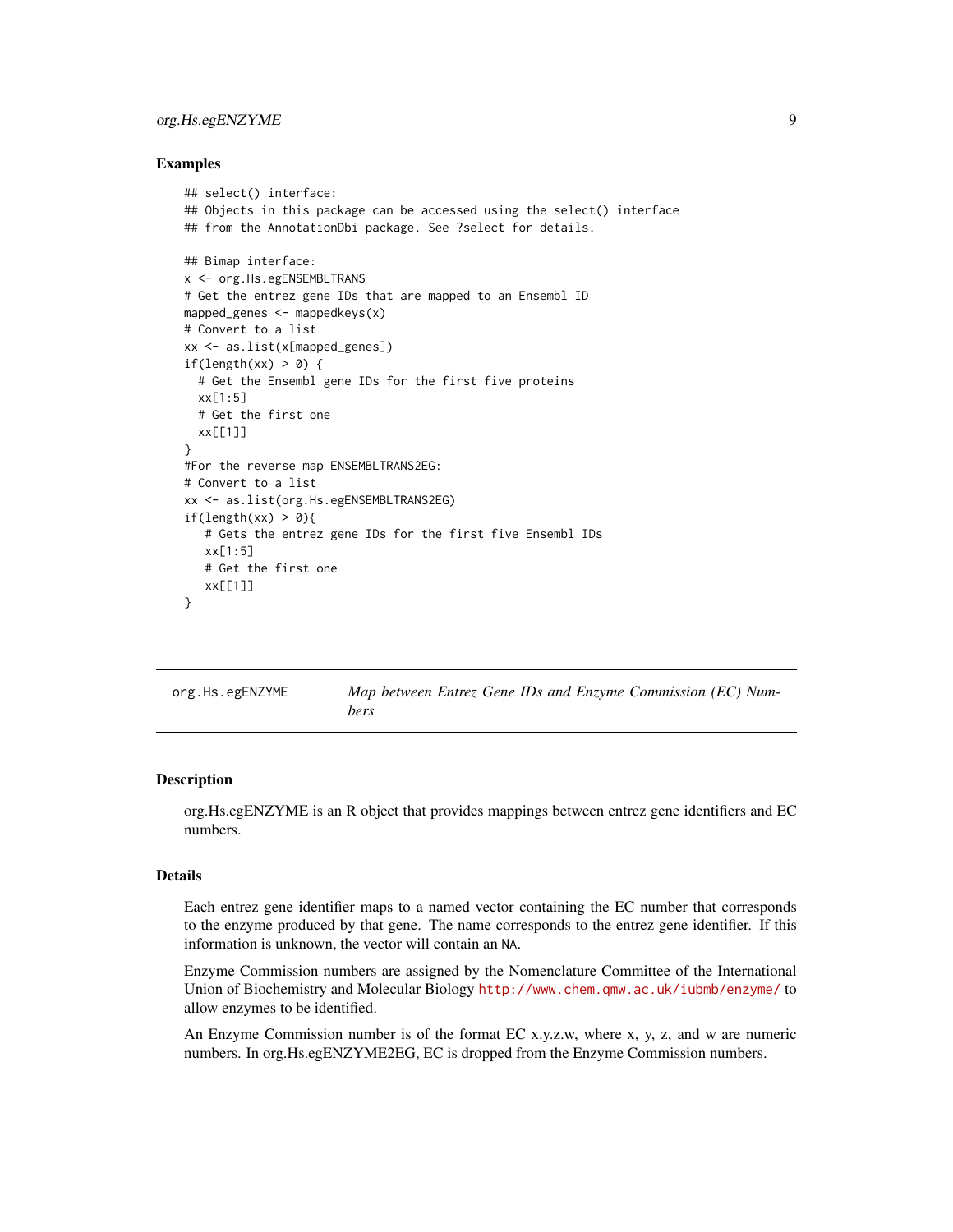Enzyme Commission numbers have corresponding names that describe the functions of enzymes in such a way that EC  $x$  is a more general description than EC  $x,y$  that in turn is a more general description than EC x.y.z. The top level EC numbers and names are listed below:

EC 1 oxidoreductases

EC 2 transferases

EC 3 hydrolases

EC 4 lyases

EC 5 isomerases

EC 6 ligases

The EC name for a given EC number can be viewed at [http://www.chem.qmul.ac.uk/iupac/](http://www.chem.qmul.ac.uk/iupac/jcbn/index.html#6) [jcbn/index.html#6](http://www.chem.qmul.ac.uk/iupac/jcbn/index.html#6)

Mappings between entrez gene identifiers and enzyme identifiers were obtained using files provided by: KEGG GENOME ftp://ftp.genome.jp/pub/kegg/genomes With a date stamp from the source of: 2011-Mar15

For the reverse map, each EC number maps to a named vector containing the entrez gene identifier that corresponds to the gene that produces that enzyme. The name of the vector corresponds to the EC number.

## References

<ftp://ftp.genome.ad.jp/pub/kegg/pathways>

## See Also

• [AnnotationDb-class](#page-0-0) for use of the select() interface.

```
## select() interface:
## Objects in this package can be accessed using the select() interface
## from the AnnotationDbi package. See ?select for details.
## Bimap interface:
x <- org.Hs.egENZYME
# Get the entrez gene identifiers that are mapped to an EC number
mapped_genes \leq mappedkeys(x)
# Convert to a list
xx <- as.list(x[mapped_genes])
if(length(xx) > 0) {
  # Get the ENZYME for the first five genes
  xx[1:5]
  # Get the first one
  xx[[1]]
}
# For the reverse map:
# Convert to a list
xx <- as.list(org.Hs.egENZYME2EG)
if(length(xx) > 0){
```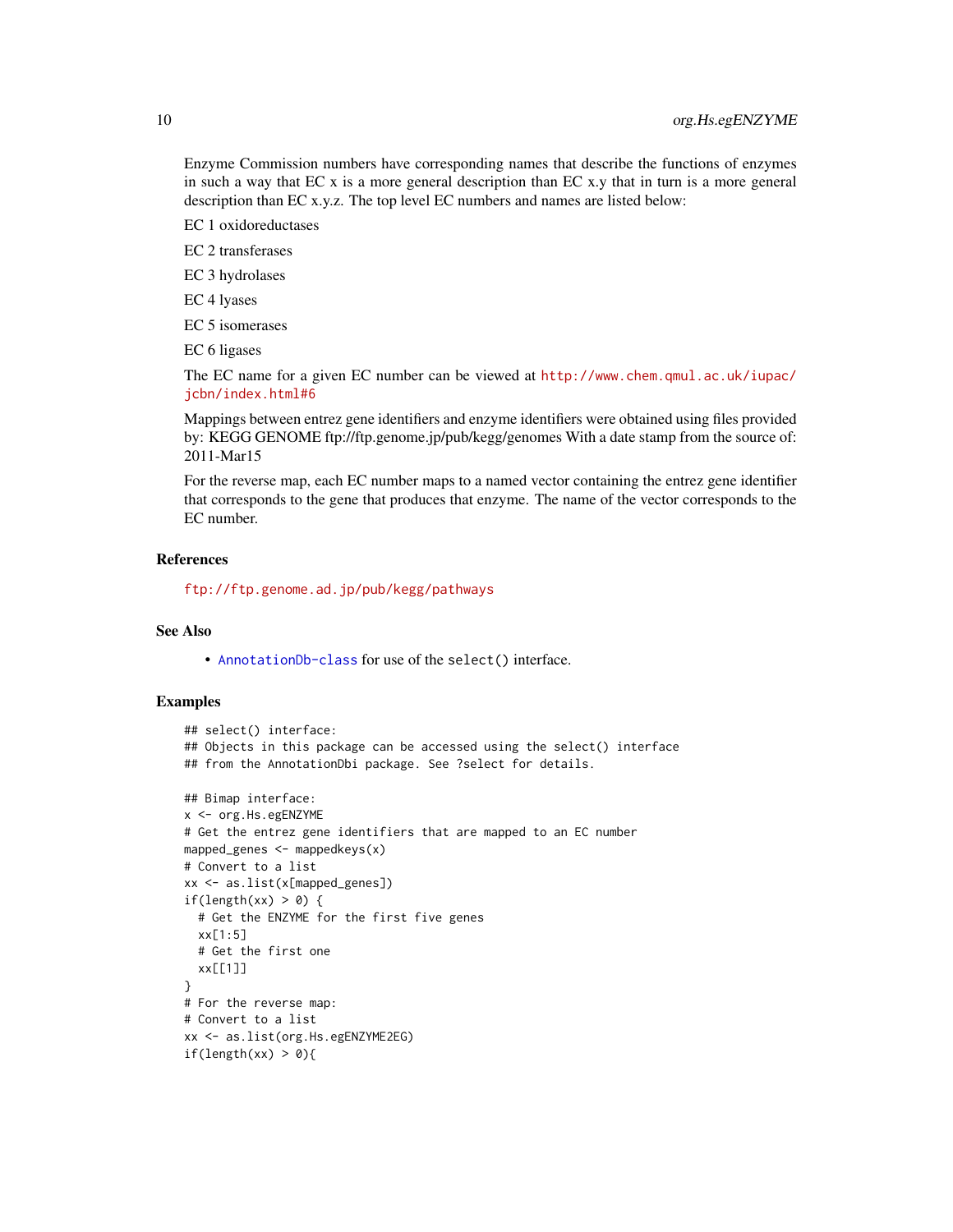```
# Gets the entrez gene identifiers for the first five enzyme
   #commission numbers
  xx[1:5]
  # Get the first one
  xx[[1]]
}
```
org.Hs.egGENENAME *Map between Entrez Gene IDs and Genes*

#### Description

org.Hs.egGENENAME is an R object that maps entrez gene identifiers to the corresponding gene name.

## Details

Each entrez gene identifier maps to a named vector containing the gene name. The vector name corresponds to the entrez gene identifier. If the gene name is unknown, the vector will contain an NA.

Gene names currently include both the official (validated by a nomenclature committee) and preferred names (interim selected for display) for genes. Efforts are being made to differentiate the two by adding a name to the vector.

Mappings were based on data provided by: Entrez Gene ftp://ftp.ncbi.nlm.nih.gov/gene/DATA With a date stamp from the source of: 2022-Mar17

#### See Also

• [AnnotationDb-class](#page-0-0) for use of the select() interface.

```
## select() interface:
## Objects in this package can be accessed using the select() interface
## from the AnnotationDbi package. See ?select for details.
## Bimap interface:
x <- org.Hs.egGENENAME
# Get the gene names that are mapped to an entrez gene identifier
mapped_genes <- mappedkeys(x)
# Convert to a list
xx <- as.list(x[mapped_genes])
if(length(xx) > 0) {
  # Get the GENE NAME for the first five genes
  xx[1:5]
  # Get the first one
  xx[[1]]
}
```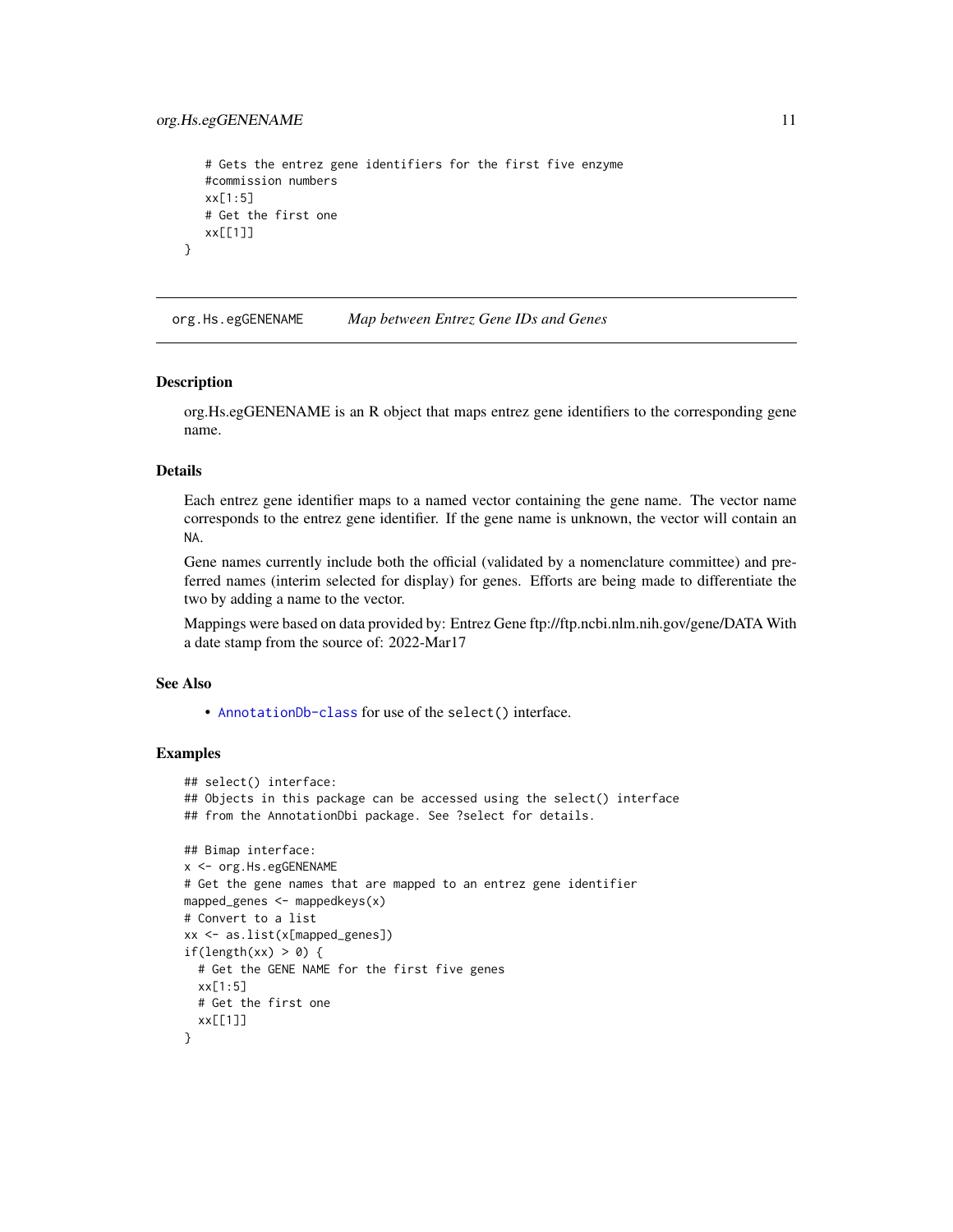<span id="page-11-0"></span>

org.Hs.egGENETYPE is an R object that provides mappings between entrez gene identifiers and gene types.

## Details

Each entrez gene identifier is mapped to the reported type of the corresponding gene. An NA is reported if there is no known type for a given gene.

#### References

<https://www.ncbi.nlm.nih.gov/entrez/query.fcgi?db=gene>

#### See Also

• [AnnotationDb-class](#page-0-0) for use of the select() interface.

```
## select() interface:
## Objects in this package can be accessed using the select() interface
## from the AnnotationDbi package. See ?select for details.
## Bimap interface:
x <- org.Hs.egGENETYPE
# Get the gene symbol that are mapped to an entrez gene identifiers
mapped_genes \leq mappedkeys(x)# Convert to a list
xx <- as.list(x[mapped_genes])
if(length(xx) > 0) {
  # Get the SYMBOL for the first five genes
  xx[1:5]
  # Get the first one
  xx[[1]]
}
# Get the entrez gene identifiers that are mapped to a gene type
mapped_genes <- mappedkeys(x)
# Convert to a list
xx <- as.list(x[mapped_genes])
if(length(xx) > 0) {
  # Get the entrez gene ID for the first five genes
  xx[1:5]
  # Get the first one
  xx[[1]]
}
```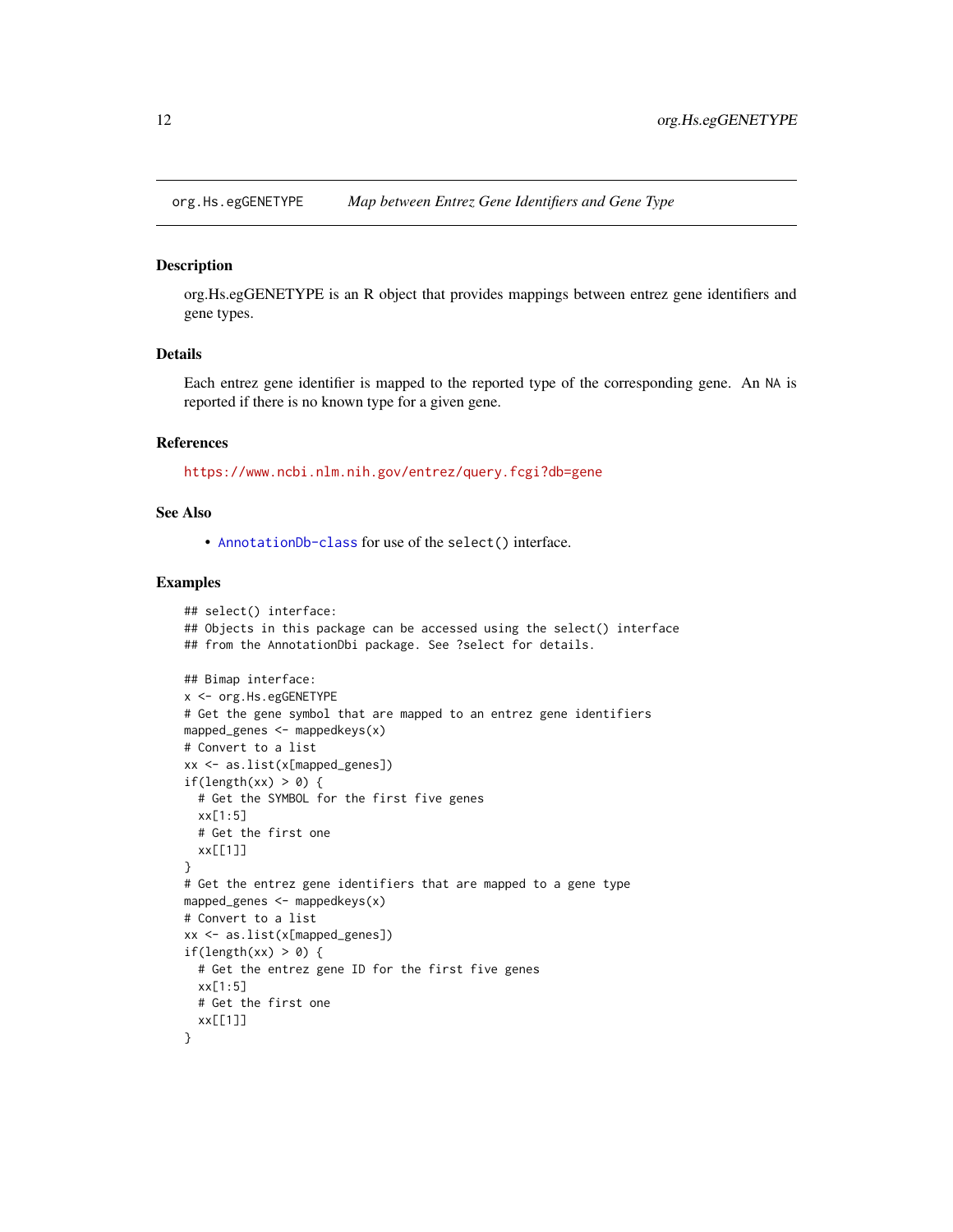<span id="page-12-1"></span><span id="page-12-0"></span>

org.Hs.egGO is an R object that provides mappings between entrez gene identifiers and the GO identifiers that they are directly associated with. This mapping and its reverse mapping do NOT associate the child terms from the GO ontology with the gene. Only the directly evidenced terms are represented here.

org.Hs.egGO2ALLEGS is an R object that provides mappings between a given GO identifier and all of the Entrez Gene identifiers annotated at that GO term OR TO ONE OF IT'S CHILD NODES in the GO ontology. Thus, this mapping is much larger and more inclusive than org.Hs.egGO2EG.

## Details

If org.Hs.egGO is cast as a list, each Entrez Gene identifier is mapped to a list of lists. The names on the outer list are GO identifiers. Each inner list consists of three named elements: GOID, Ontology, and Evidence.

The GOID element matches the GO identifier named in the outer list and is included for convenience when processing the data using 'lapply'.

The Ontology element indicates which of the three Gene Ontology categories this identifier belongs to. The categories are biological process (BP), cellular component (CC), and molecular function (MF).

The Evidence element contains a code indicating what kind of evidence supports the association of the GO identifier to the Entrez Gene id. Some of the evidence codes in use include:

IMP: inferred from mutant phenotype

IGI: inferred from genetic interaction

IPI: inferred from physical interaction

ISS: inferred from sequence similarity

IDA: inferred from direct assay

IEP: inferred from expression pattern

IEA: inferred from electronic annotation

TAS: traceable author statement

NAS: non-traceable author statement

ND: no biological data available

IC: inferred by curator

A more complete listing of evidence codes can be found at:

<http://www.geneontology.org/GO.evidence.shtml>

If org.Hs.egGO2ALLEGS or org.Hs.egGO2EG is cast as a list, each GO term maps to a named vector of entrez gene identifiers and evidence codes. A GO identifier may be mapped to the same entrez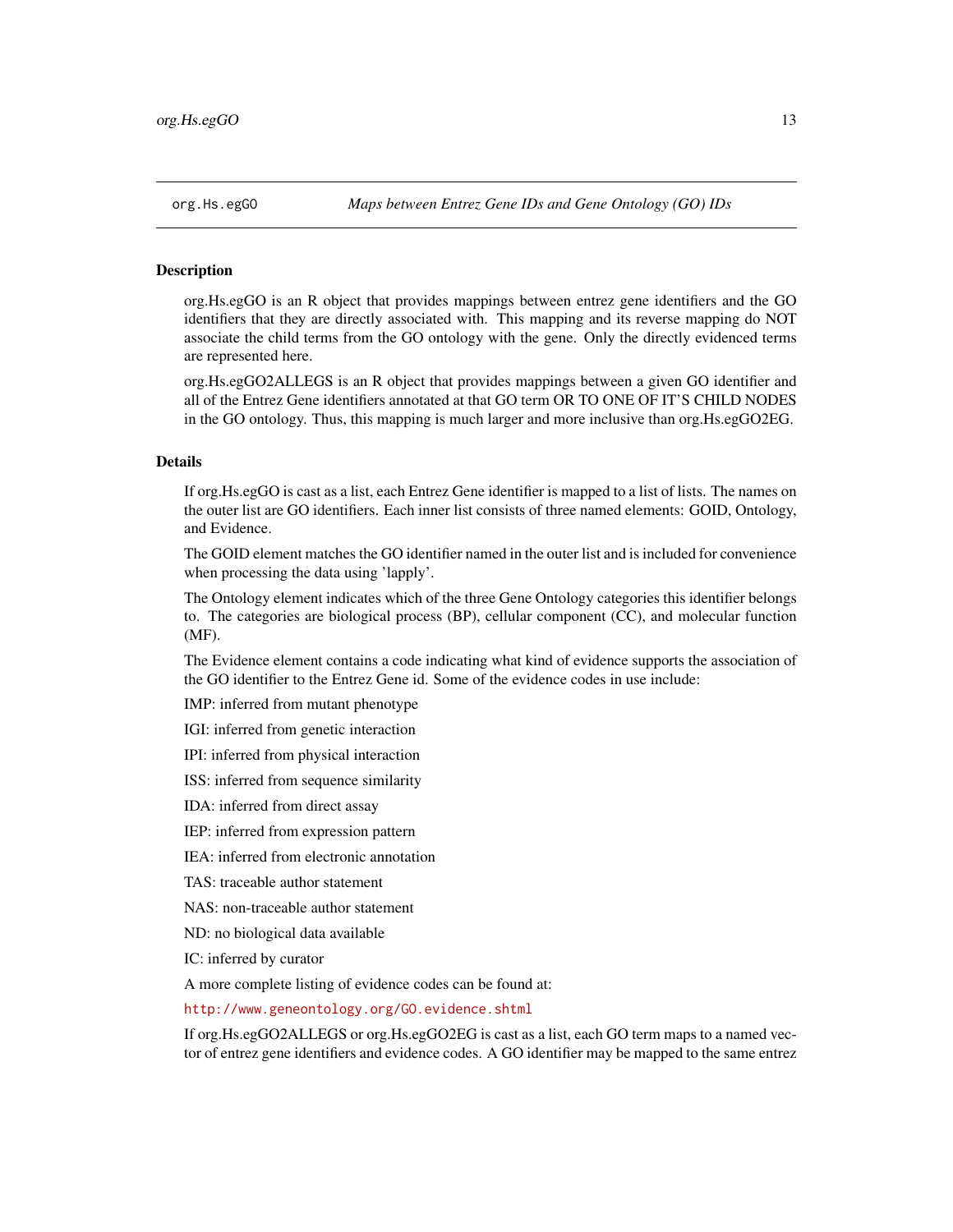gene identifier more than once but the evidence code can be different. Mappings between Gene Ontology identifiers and Gene Ontology terms and other information are available in a separate data package named GO.

Whenever any of these mappings are cast as a data.frame, all the results will be output in an appropriate tabular form.

Mappings between entrez gene identifiers and GO information were obtained through their mappings to Entrez Gene identifiers. NAs are assigned to entrez gene identifiers that can not be mapped to any Gene Ontology information. Mappings between Gene Ontology identifiers an Gene Ontology terms and other information are available in a separate data package named GO.

All mappings were based on data provided by: Gene Ontology http://current.geneontology.org/ontology/gobasic.obo With a date stamp from the source of: 2022-03-10

For GO2ALL style mappings, the intention is to return all the genes that are the same kind of term as the parent term (based on the idea that they are more specific descriptions of the general term). However because of this intent, not all relationship types will be counted as offspring for this mapping. Only "is a" and "has a" style relationships indicate that the genes from the child terms would be the same kind of thing.

## References

<ftp://ftp.ncbi.nlm.nih.gov/gene/DATA/>

#### See Also

- [org.Hs.egGO2ALLEGS](#page-12-0)
- [AnnotationDb-class](#page-0-0) for use of the select() interface.

```
## select() interface:
## Objects in this package can be accessed using the select() interface
## from the AnnotationDbi package. See ?select for details.
## Bimap interface:
x < - org. Hs. egGO
# Get the entrez gene identifiers that are mapped to a GO ID
mapped_genes \leq mappedkeys(x)
# Convert to a list
xx <- as.list(x[mapped_genes])
if(length(xx) > 0) {
    # Try the first one
    got <- xx[[1]]
    got[[1]][["GOID"]]
    got[[1]][["Ontology"]]
    got[[1]][["Evidence"]]
}
# For the reverse map:
# Convert to a list
xx <- as.list(org.Hs.egGO2EG)
if(length(xx) > 0){
```
<span id="page-13-0"></span>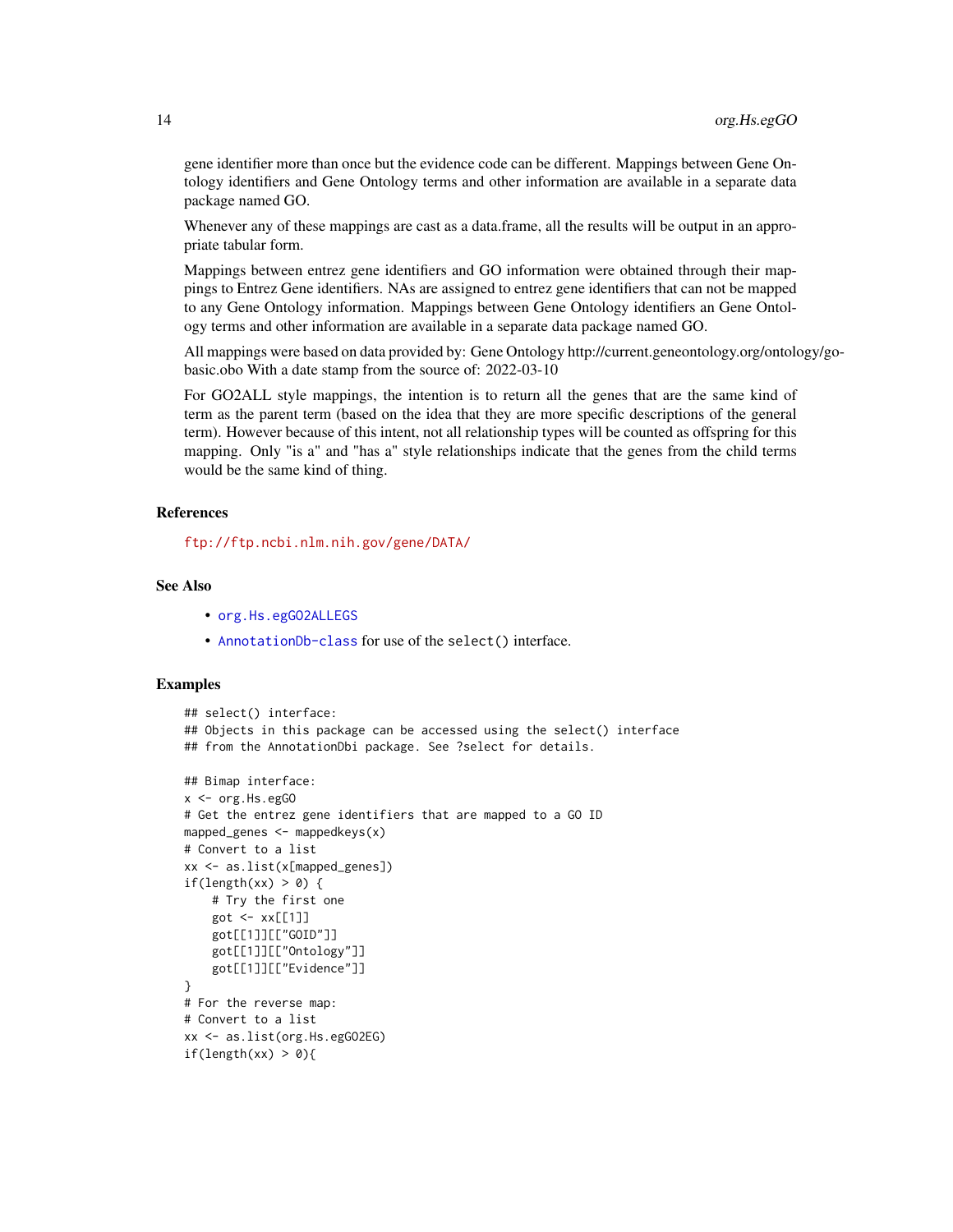#### <span id="page-14-0"></span>org.Hs.egMAP 15

```
# Gets the entrez gene ids for the top 2nd and 3nd GO identifiers
    goids \leq -x \times [2:3]# Gets the entrez gene ids for the first element of goids
   goids[[1]]
   # Evidence code for the mappings
   names(goids[[1]])
}
# For org.Hs.egGO2ALLEGS
xx <- as.list(org.Hs.egGO2ALLEGS)
if(length(xx) > 0){
    # Gets the Entrez Gene identifiers for the top 2nd and 3nd GO identifiers
    goids \leq xx[2:3]# Gets all the Entrez Gene identifiers for the first element of goids
   goids[[1]]
   # Evidence code for the mappings
   names(goids[[1]])
}
```
org.Hs.egMAP *Map between Entrez Gene Identifiers and cytogenetic maps/bands*

#### **Description**

org.Hs.egMAP is an R object that provides mappings between entrez gene identifiers and cytoband locations.

## Details

Each entrez gene identifier is mapped to a vector of cytoband locations. The vector length may be one or longer, if there are multiple reported chromosomal locations for a given gene. An NA is reported for any entrez gene identifiers that cannot be mapped to a cytoband at this time.

Cytogenetic bands for most higher organisms are labeled p1, p2, p3, q1, q2, q3 (p and q are the p and q arms), etc., counting from the centromere out toward the telomeres. At higher resolutions, sub-bands can be seen within the bands. The sub-bands are also numbered from the centromere out toward the telomere. Thus, a label of 7q31.2 indicates that the band is on chromosome 7, q arm, band 3, sub-band 1, and sub-sub-band 2.

Mappings were based on data provided by: Entrez Gene ftp://ftp.ncbi.nlm.nih.gov/gene/DATA With a date stamp from the source of: 2022-Mar17

## References

<https://www.ncbi.nlm.nih.gov>

#### See Also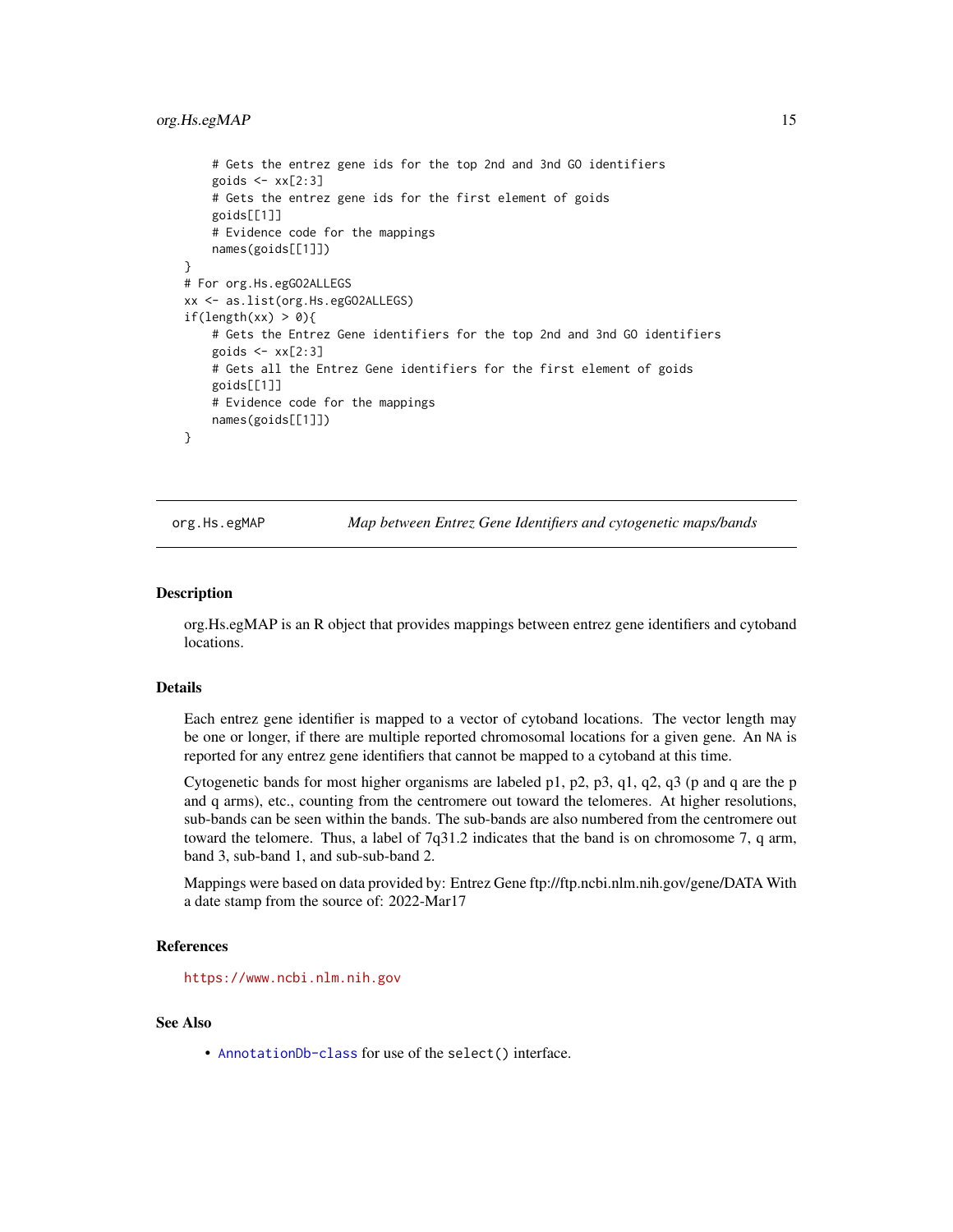```
## select() interface:
## Objects in this package can be accessed using the select() interface
## from the AnnotationDbi package. See ?select for details.
## Bimap interface:
x <- org.Hs.egMAP
# Get the entrez gene identifiers that are mapped to any cytoband
mapped_genes \leq mappedkeys(x)
# Convert to a list
xx <- as.list(x[mapped_genes])
if(length(xx) > 0) {
  # Get the ids for the first five genes
  xx[1:5]
  # Get the first one
  xx[[1]]
}
#For the reverse map org.Hs.egMAP2EG
x <- org.Hs.egMAP2EG
# Get the cytobands that are mapped to any entrez gene id
mapped_bands \leq mappedkeys(x)
# Convert to a list
xx <- as.list(x[mapped_bands])
if(length(xx) > 0) {
  # Get the bands for the first five genes
  xx[1:5]
  # Get the first one
  xx[[1]]
}
```
org.Hs.egMAPCOUNTS *Number of mapped keys for the maps in package org.Hs.eg.db*

## Description

org.Hs.egMAPCOUNTS provides the "map count" (i.e. the count of mapped keys) for each map in package org.Hs.eg.db.

#### Details

This "map count" information is precalculated and stored in the package annotation DB. This allows some quality control and is used by the [checkMAPCOUNTS](#page-0-0) function defined in AnnotationDbi to compare and validate different methods (like count.mappedkeys $(x)$  or sum(!is.na(as.list(x)))) for getting the "map count" of a given map.

## See Also

- [mappedkeys](#page-0-0)
- [count.mappedkeys](#page-0-0)

<span id="page-15-0"></span>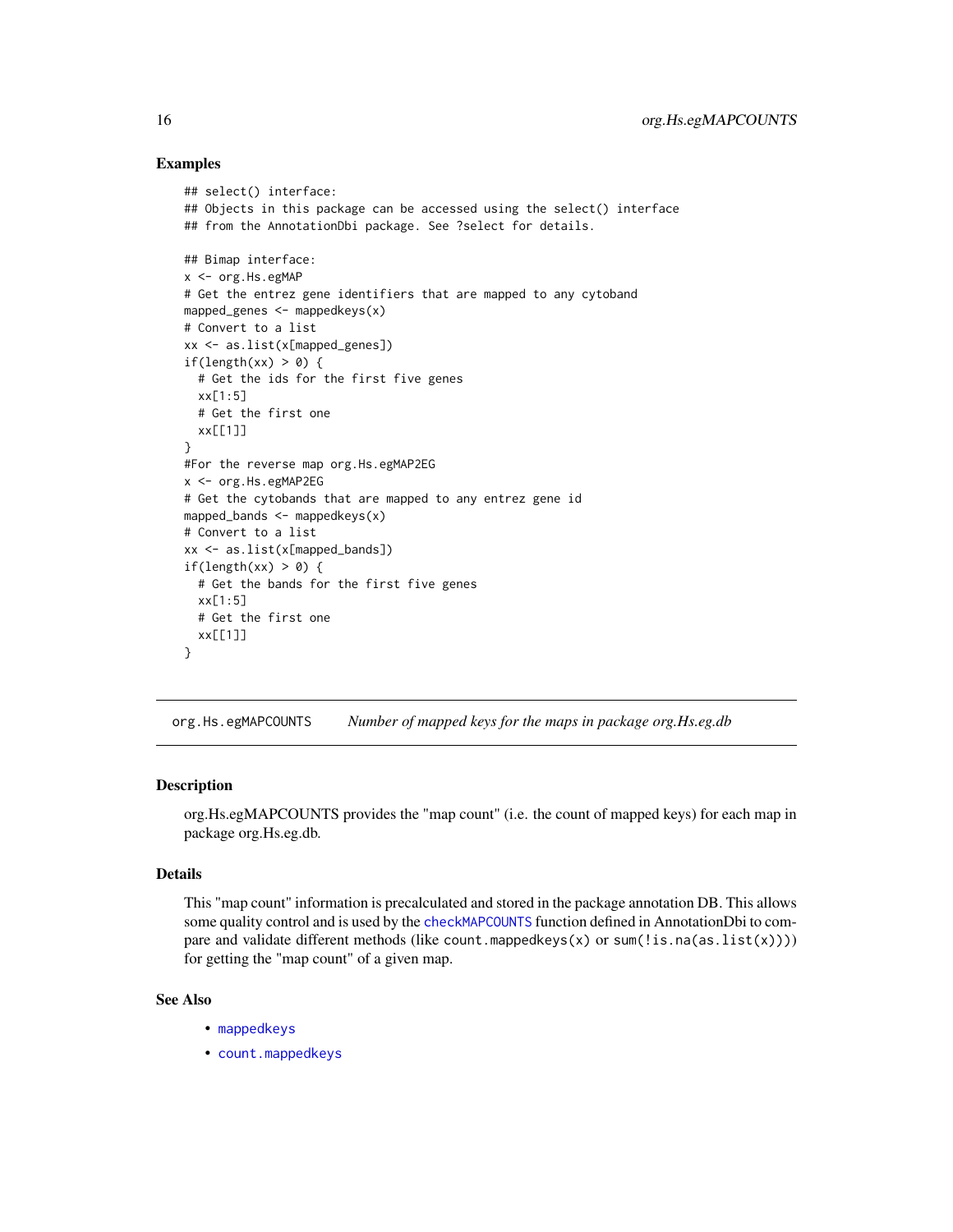## <span id="page-16-0"></span>org.Hs.egOMIM 17

- [checkMAPCOUNTS](#page-0-0)
- [AnnotationDb-class](#page-0-0) for use of the select() interface.

#### Examples

```
## select() interface:
## Objects in this package can be accessed using the select() interface
## from the AnnotationDbi package. See ?select for details.
## Bimap interface:
org.Hs.egMAPCOUNTS
mapnames <- names(org.Hs.egMAPCOUNTS)
```

```
org.Hs.egMAPCOUNTS[mapnames[1]]
x <- get(mapnames[1])
sum(!is.na(as.list(x)))
count.\text{mappedkeys}(x) # much faster!
```

```
## Check the "map count" of all the maps in package org.Hs.eg.db
checkMAPCOUNTS("org.Hs.eg.db")
```
org.Hs.egOMIM *Map between Entrez Gene Identifiers and Mendelian Inheritance in Man (MIM) identifiers*

#### **Description**

org.Hs.egOMIM is an R object that provides mappings between entrez gene identifiers and OMIM identifiers.

## Details

Each entrez gene identifier is mapped to an OMIM identifier. An NA is reported for any entrez gene identifier that cannot be mapped to an OMIM identifier at this time.

OMIM is based upon the book Mendelian Inheritance in Man (V. A. McKusick) and focuses primarily on inherited or heritable genetic diseases. It contains textual information, pictures, and reference information that can be searched using various terms, among which the MIM number is one.

Mappings were based on data provided by: Entrez Gene ftp://ftp.ncbi.nlm.nih.gov/gene/DATA With a date stamp from the source of: 2022-Mar17

## References

<https://www.ncbi.nlm.nih.gov/entrez/query.fcgi?db=gene> [https://www.ncbi.nlm.nih.](https://www.ncbi.nlm.nih.gov/entrez/query.fcgi?db=OMIM) [gov/entrez/query.fcgi?db=OMIM](https://www.ncbi.nlm.nih.gov/entrez/query.fcgi?db=OMIM)

## See Also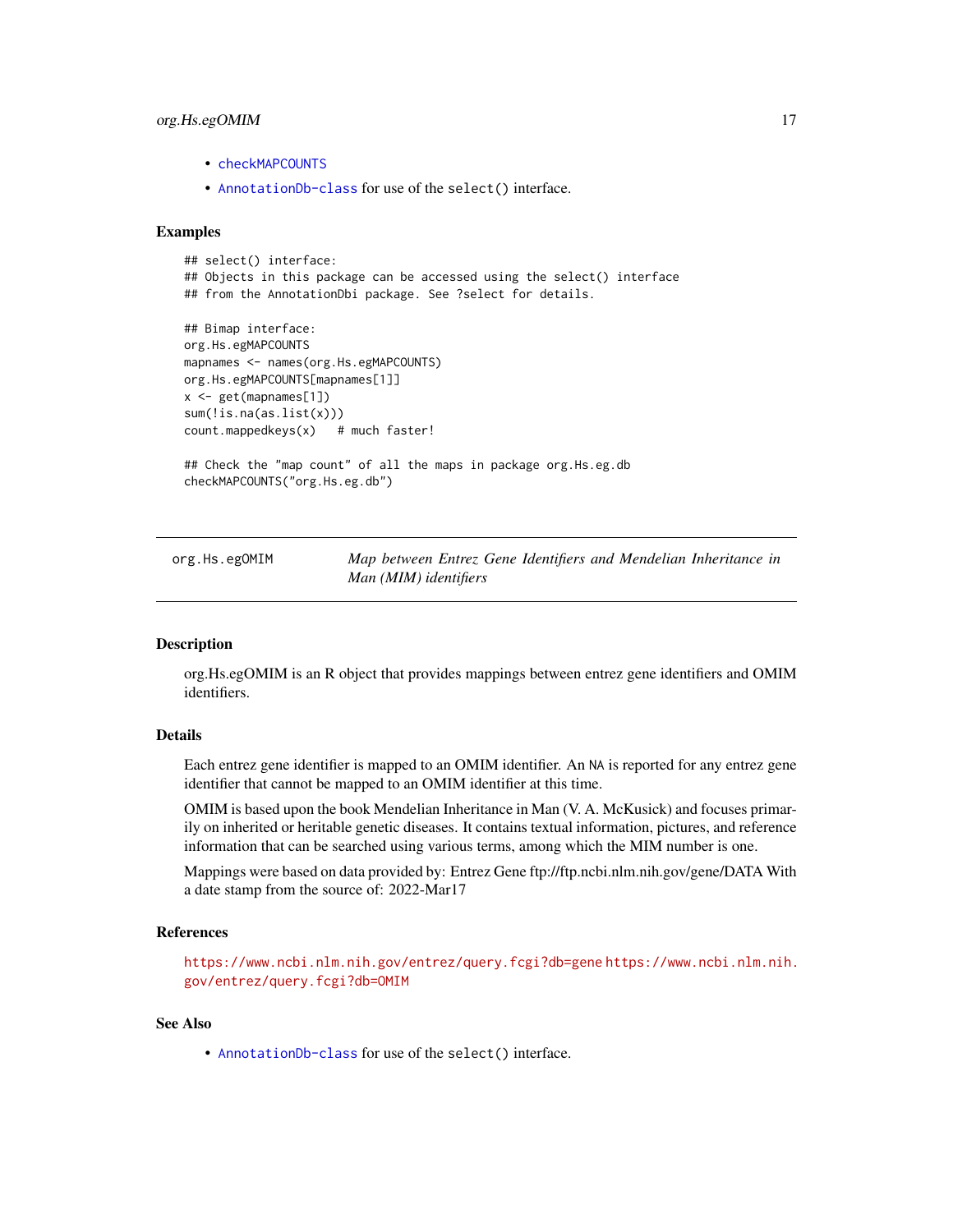```
## select() interface:
## Objects in this package can be accessed using the select() interface
## from the AnnotationDbi package. See ?select for details.
## Bimap interface:
x <- org.Hs.egOMIM
# Get the entrez gene identifiers that are mapped to a OMIM ID
mapped_genes <- mappedkeys(x)
# Convert to a list
xx <- as.list(x[mapped_genes])
if(length(xx) > 0) {
  # Get the OMIM for the first five genes
  xx[1:5]
  # Get the first one
  xx[[1]]
}
# For the reverse map:
x <- org.Hs.egOMIM2EG
# Get the OMIM IDs that are mapped to the entrez gene IDs
mapped_OMIMs <- mappedkeys(x)
# Convert to a list
xx <- as.list(x[mapped_OMIMs])
if(length(xx) > 0) {
  # Get the entrez gene ID for the first five genes
  xx[1:5]
  # Get the first one
  xx[[1]]
}
```
org.Hs.egORGANISM *The Organism for org.Hs.eg*

## **Description**

org.Hs.egORGANISM is an R object that contains a single item: a character string that names the organism for which org.Hs.eg was built.

## Details

Although the package name is suggestive of the organism for which it was built, org.Hs.egORGANISM provides a simple way to programmatically extract the organism name.

#### See Also

<span id="page-17-0"></span>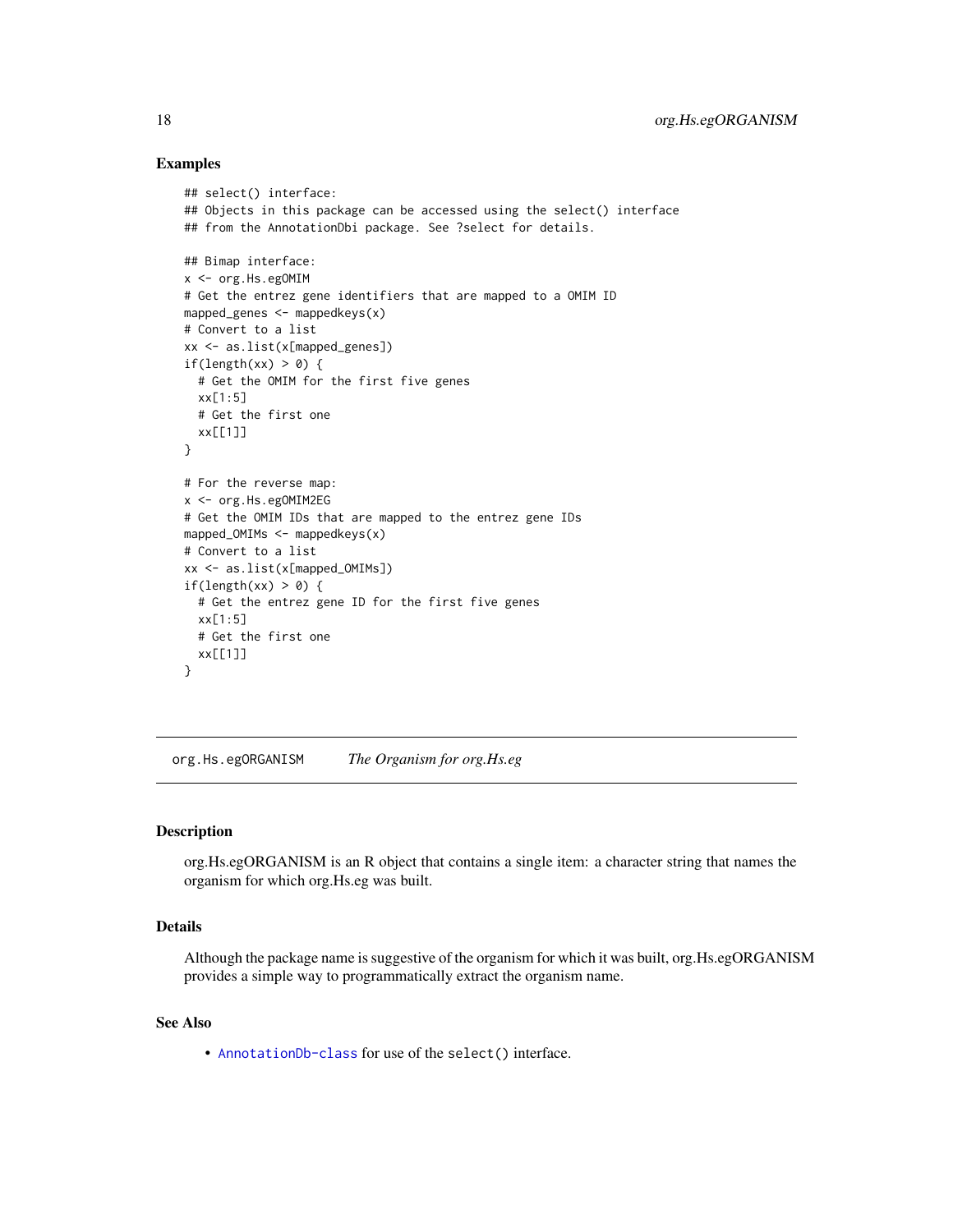## <span id="page-18-0"></span>org.Hs.egPATH 19

#### Examples

```
## select() interface:
## Objects in this package can be accessed using the select() interface
## from the AnnotationDbi package. See ?select for details.
## Bimap interface:
org.Hs.egORGANISM
```
org.Hs.egPATH *Mappings between Entrez Gene identifiers and KEGG pathway identifiers*

#### Description

KEGG (Kyoto Encyclopedia of Genes and Genomes) maintains pathway data for various organisms. org.Hs.egPATH maps entrez gene identifiers to the identifiers used by KEGG for pathways

#### Details

Each KEGG pathway has a name and identifier. Pathway name for a given pathway identifier can be obtained using the KEGG data package that can either be built using AnnBuilder or downloaded from Bioconductor <http://www.bioconductor.org>.

Graphic presentations of pathways are searchable at url http://www.genome.ad.jp/kegg/pathway.html by using pathway identifiers as keys.

Mappings were based on data provided by: KEGG GENOME ftp://ftp.genome.jp/pub/kegg/genomes With a date stamp from the source of: 2011-Mar15

## References

<http://www.genome.ad.jp/kegg/>

#### See Also

• [AnnotationDb-class](#page-0-0) for use of the select() interface.

```
## select() interface:
## Objects in this package can be accessed using the select() interface
## from the AnnotationDbi package. See ?select for details.
## Bimap interface:
x <- org.Hs.egPATH
# Get the entrez gene identifiers that are mapped to a KEGG pathway ID
mapped_genes <- mappedkeys(x)
# Convert to a list
xx <- as.list(x[mapped_genes])
if(length(xx) > 0) {
```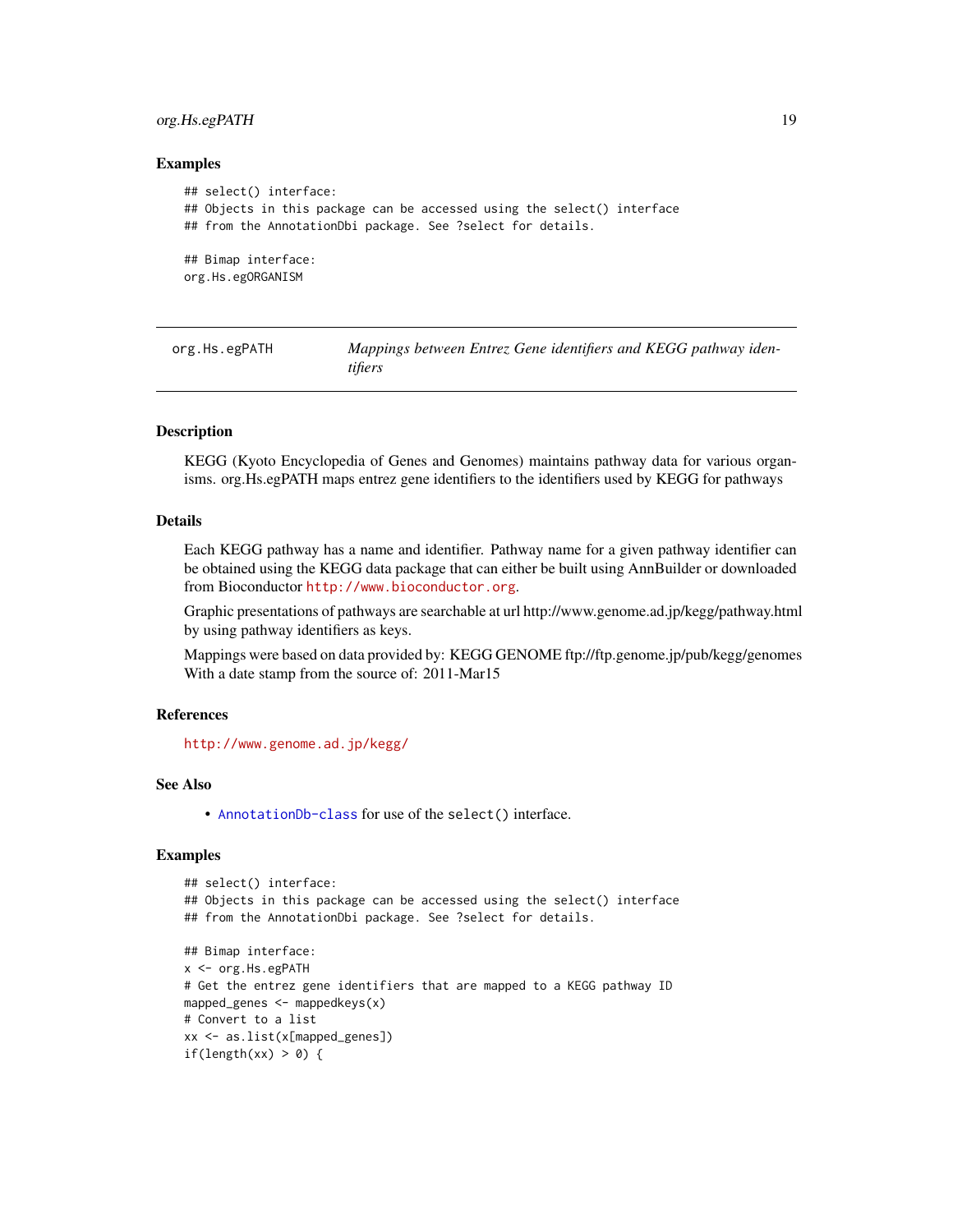```
# Get the PATH for the first five genes
 xx[1:5]
 # Get the first one
 xx[[1]]
}
# For the reverse map:
# Convert the object to a list
xx <- as.list(org.Hs.egPATH2EG)
# Remove pathway identifiers that do not map to any entrez gene id
xx \leq x[\text{!is}.\text{na}(xx)]if(length(xx) > 0){
    # The entrez gene identifiers for the first two elements of XX
    xx[1:2]
    # Get the first one
    xx[[1]]
}
```
org.Hs.egPFAM *Maps between Manufacturer Identifiers and PFAM Identifiers*

#### Description

org.Hs.egPFAM is an R object that provides mappings between manufacturer identifiers and PFAM identifiers.

#### Details

The bimap interface for PFAM is defunct. Please use select() interface to PFAM identifiers. See ?AnnotationDbi::select for details.

org.Hs.egPMID *Map between Entrez Gene Identifiers and PubMed Identifiers*

#### Description

org.Hs.egPMID is an R object that provides mappings between entrez gene identifiers and PubMed identifiers.

#### Details

Each entrez gene identifier is mapped to a named vector of PubMed identifiers. The name associated with each vector corresponds to the entrez gene identifier. The length of the vector may be one or greater, depending on how many PubMed identifiers a given entrez gene identifier is mapped to. An NA is reported for any entrez gene identifier that cannot be mapped to a PubMed identifier.

Titles, abstracts, and possibly full texts of articles can be obtained from PubMed by providing a valid PubMed identifier. The pubmed function of annotate can also be used for the same purpose.

Mappings were based on data provided by: Entrez Gene ftp://ftp.ncbi.nlm.nih.gov/gene/DATA With a date stamp from the source of: 2022-Mar17

<span id="page-19-0"></span>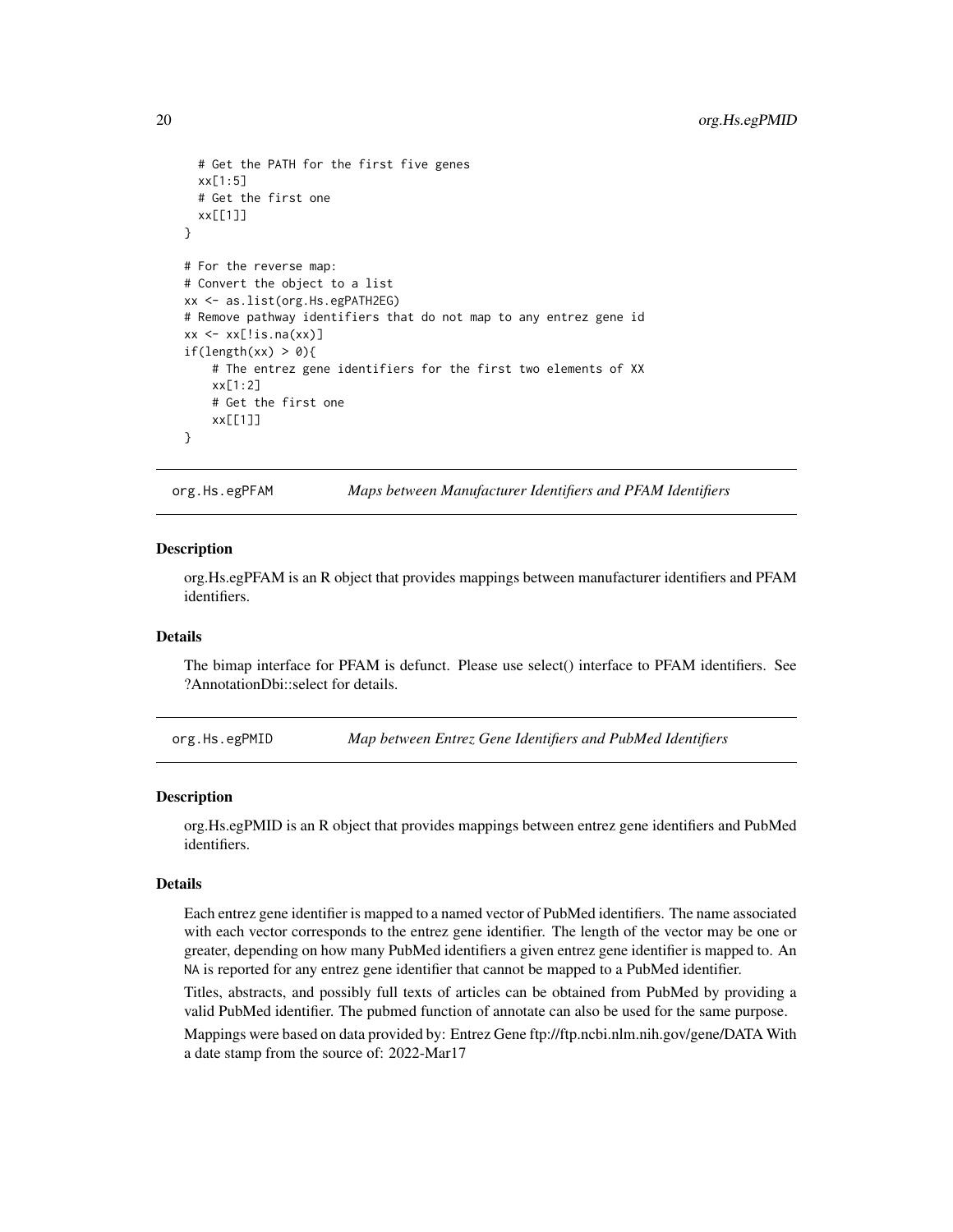#### References

<https://www.ncbi.nlm.nih.gov/entrez/query.fcgi?db=PubMed>

#### See Also

• [AnnotationDb-class](#page-0-0) for use of the select() interface.

```
## select() interface:
## Objects in this package can be accessed using the select() interface
## from the AnnotationDbi package. See ?select for details.
## Bimap interface:
x <- org.Hs.egPMID
# Get the entrez gene identifiers that are mapped to any PubMed ID
mapped_genes <- mappedkeys(x)
# Convert to a list
xx <- as.list(x[mapped_genes])
if(length(xx) > 0){
    # The entrez gene identifiers for the first two elements of XX
    xx[1:2]
    # Get the first one
    xx[[1]]
    if(interactive() && !is.null(xx[[1]]) && !is.na(xx[[1]])
       && require(annotate)){
       # Gets article information as XML files
       xmls < -pubmed(xx[[1]], disp = "data")# Views article information using a browser
        pubmed(xx[[1]], disp = "browser")
    }
}
# For the reverse map:
# Convert the object to a list
xx <- as.list(org.Hs.egPMID2EG)
if(length(xx) > 0){
    # The entrez gene identifiers for the first two elements of XX
    xx[1:2]
    # Get the first one
    xx[[1]]
    if(interactive() && require(annotate)){
        # Gets article information as XML files for a PubMed id
        xmls < -pubmed(names(xx)[1], disp = "data")# Views article information using a browser
        pubmed(names(xx)[1], disp = "browser")
    }
}
```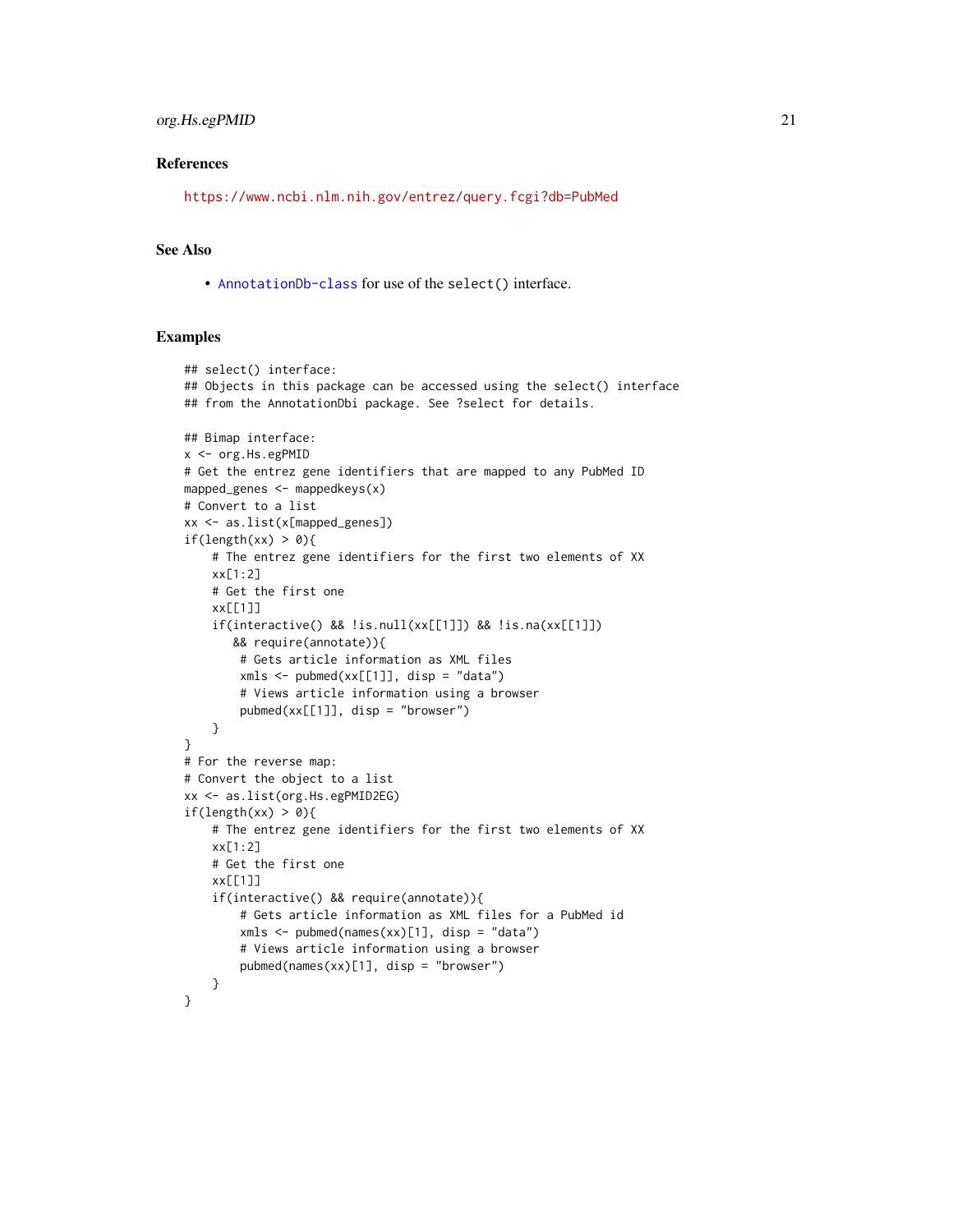<span id="page-21-0"></span>

org.Hs.egPROSITE is an R object that provides mappings between manufacturer identifiers and PROSITE identifiers.

## Details

The bimap interface for PROSITE is defunct. Please use select() interface to PROSITE identifiers. See ?AnnotationDbi::select for details.

org.Hs.egREFSEQ *Map between Entrez Gene Identifiers and RefSeq Identifiers*

#### **Description**

org.Hs.egREFSEQ is an R object that provides mappings between entrez gene identifiers and Ref-Seq identifiers.

#### Details

Each entrez gene identifier is mapped to a named vector of RefSeq identifiers. The name represents the entrez gene identifier and the vector contains all RefSeq identifiers that can be mapped to that entrez gene identifier. The length of the vector may be one or greater, depending on how many RefSeq identifiers a given entrez gene identifier can be mapped to. An NA is reported for any entrex gene identifier that cannot be mapped to a RefSeq identifier at this time.

RefSeq identifiers differ in format according to the type of record the identifiers are for as shown below:

NG\\_XXXXX: RefSeq accessions for genomic region (nucleotide) records

NM\\_XXXXX: RefSeq accessions for mRNA records

NC\\_XXXXX: RefSeq accessions for chromosome records

NP\\_XXXXX: RefSeq accessions for protein records

XR\\_XXXXX: RefSeq accessions for model RNAs that are not associated with protein products

XM\\_XXXXX: RefSeq accessions for model mRNA records

XP\\_XXXXX: RefSeq accessions for model protein records

Where XXXXX is a sequence of integers.

NCBI <https://www.ncbi.nlm.nih.gov/RefSeq/> allows users to query the RefSeq database using RefSeq identifiers.

Mappings were based on data provided by: Entrez Gene ftp://ftp.ncbi.nlm.nih.gov/gene/DATA With a date stamp from the source of: 2022-Mar17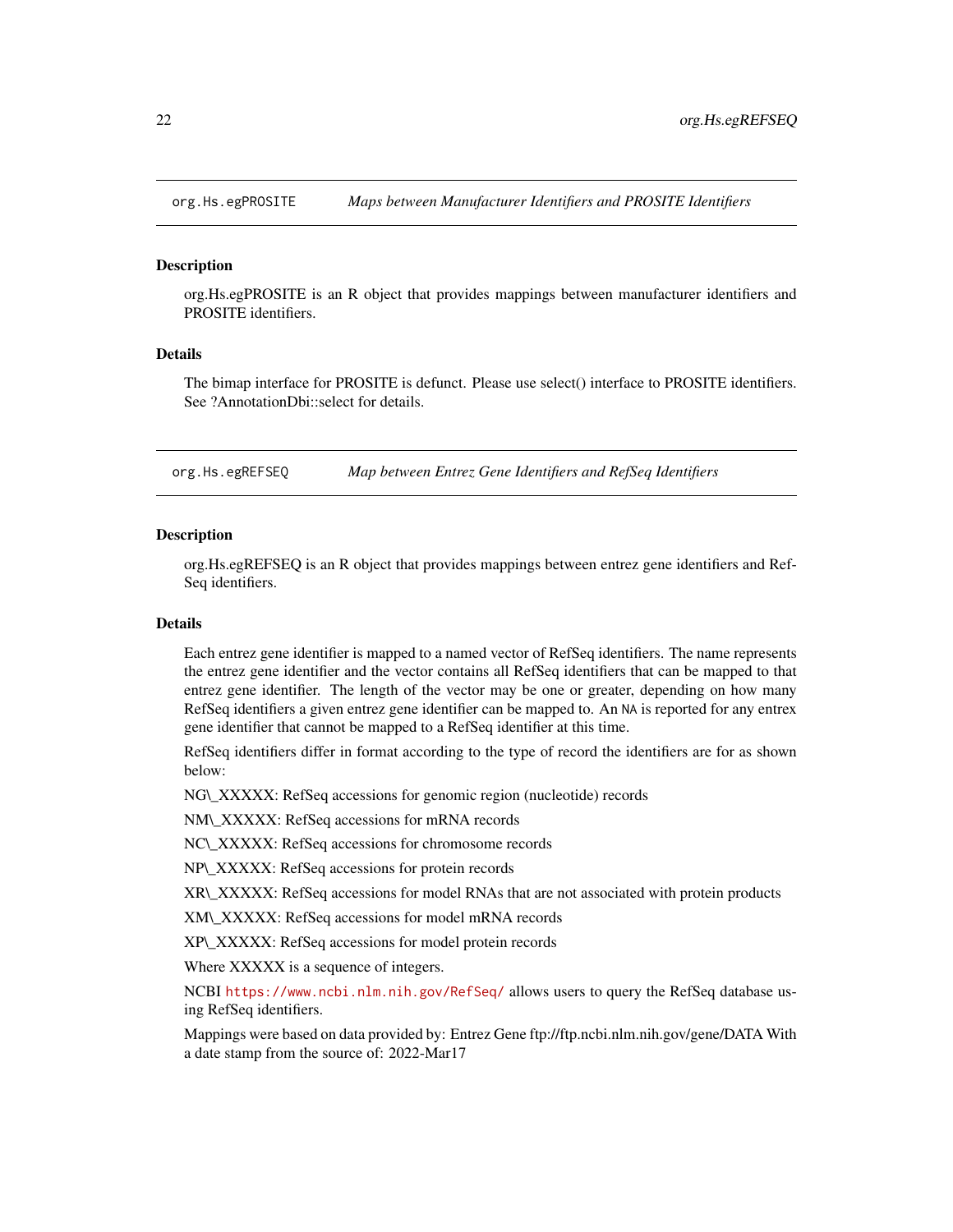#### <span id="page-22-0"></span>References

<https://www.ncbi.nlm.nih.gov> <https://www.ncbi.nlm.nih.gov/RefSeq/>

## See Also

• [AnnotationDb-class](#page-0-0) for use of the select() interface.

#### Examples

```
## select() interface:
## Objects in this package can be accessed using the select() interface
## from the AnnotationDbi package. See ?select for details.
## Bimap interface:
x <- org.Hs.egREFSEQ
# Get the entrez gene identifiers that are mapped to any RefSeq ID
mapped_genes <- mappedkeys(x)
# Convert to a list
xx <- as.list(x[mapped_genes])
if(length(xx) > 0) {
  # Get the REFSEQ for the first five genes
  xx[1:5]
  # Get the first one
  xx[[1]]
}
# For the reverse map:
x <- org.Hs.egREFSEQ2EG
# Get the RefSeq identifier that are mapped to an entrez gene ID
mapped_seqs <- mappedkeys(x)
# Convert to a list
xx <- as.list(x[mapped_seqs])
if(length(xx) > 0) {
  # Get the entrez gene for the first five Refseqs
  xx[1:5]
  # Get the first one
  xx[[1]]
}
```
org.Hs.egSYMBOL *Map between Entrez Gene Identifiers and Gene Symbols*

## Description

org.Hs.egSYMBOL is an R object that provides mappings between entrez gene identifiers and gene abbreviations.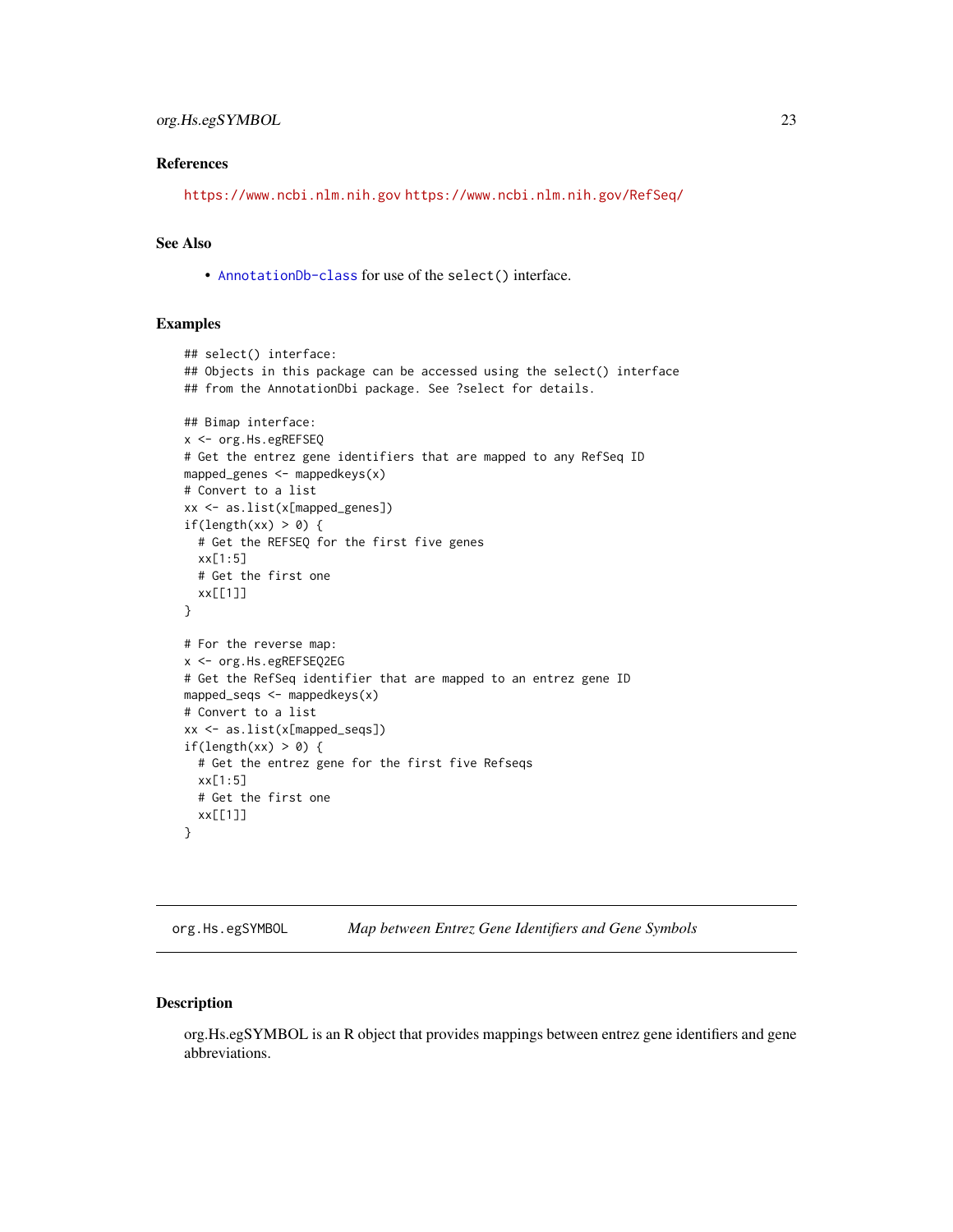## Details

Each entrez gene identifier is mapped to the a common abbreviation for the corresponding gene. An NA is reported if there is no known abbreviation for a given gene.

Symbols typically consist of 3 letters that define either a single gene (ABC) or multiple genes (ABC1, ABC2, ABC3). Gene symbols can be used as key words to query public databases such as Entrez Gene.

Mappings were based on data provided by: Entrez Gene ftp://ftp.ncbi.nlm.nih.gov/gene/DATA With a date stamp from the source of: 2022-Mar17

#### References

<https://www.ncbi.nlm.nih.gov/entrez/query.fcgi?db=gene>

## See Also

• [AnnotationDb-class](#page-0-0) for use of the select() interface.

```
## select() interface:
## Objects in this package can be accessed using the select() interface
## from the AnnotationDbi package. See ?select for details.
## Bimap interface:
x <- org.Hs.egSYMBOL
# Get the gene symbol that are mapped to an entrez gene identifiers
mapped_genes <- mappedkeys(x)
# Convert to a list
xx <- as.list(x[mapped_genes])
if(length(xx) > 0) {
  # Get the SYMBOL for the first five genes
  xx[1:5]
  # Get the first one
  xx[[1]]
}
# For the reverse map:
x <- org.Hs.egSYMBOL2EG
# Get the entrez gene identifiers that are mapped to a gene symbol
mapped_genes <- mappedkeys(x)
# Convert to a list
xx <- as.list(x[mapped_genes])
if(length(xx) > 0) {
  # Get the entrez gene ID for the first five genes
  xx[1:5]
  # Get the first one
  xx[[1]]
}
```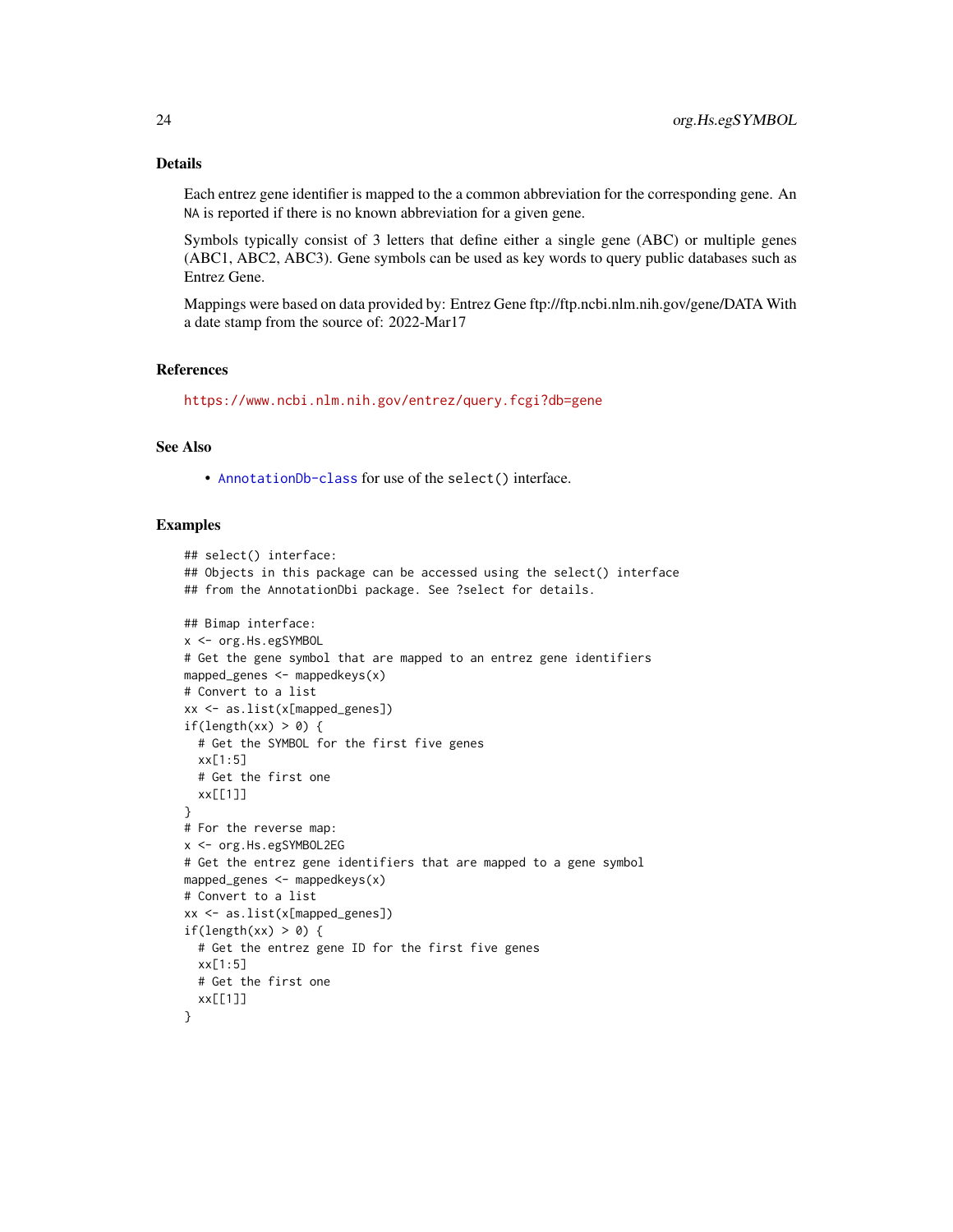<span id="page-24-0"></span>

| org.Hs.egUCSCKG | This mapping has been deprecated and will no longer be available     |
|-----------------|----------------------------------------------------------------------|
|                 | after bioconductor 2.6. See the details section for how you can live |
|                 | without it. For now, it is a map of UCSC "Known Gene" accession      |
|                 | numbers with Entrez Gene identifiers                                 |
|                 |                                                                      |

org.Hs.egUCSCKG is an R object that contains mappings between Entrez Gene identifiers and UCSC "Known Gene" accession numbers.

#### Details

This object is a simple mapping of Entrez Gene identifiers [https://www.ncbi.nlm.nih.gov/](https://www.ncbi.nlm.nih.gov/entrez/query.fcgi?db=gene) [entrez/query.fcgi?db=gene](https://www.ncbi.nlm.nih.gov/entrez/query.fcgi?db=gene) to UCSC "Known Gene" Accession Numbers. Please be advised that UCSC "Known Genes" are not more like putative transcripts transcript identifiers than they are gene identifiers.

Mappings were based on data provided by: UCSC Genome Bioinformatics (Homo sapiens)

With a date stamp from the source of: 2022-Nov23

This mapping is based on the very latest build available at UCSC for this organism as of March 2010. 2.6 is the last release where you can expect it to be here. The GenomicFeatures package contains functionality that replaces the need for this mapping. Please see the GenomicFeatures vignette for details on how to use it.

## See Also

• [AnnotationDb-class](#page-0-0) for use of the select() interface.

```
## select() interface:
## Objects in this package can be accessed using the select() interface
## from the AnnotationDbi package. See ?select for details.
## Bimap interface:
x <- org.Hs.egUCSCKG
# Get the entrez gene IDs that are mapped to a UCSC KG ID
mapped_genes <- mappedkeys(x)
# Convert to a list
xx <- as.list(x[mapped_genes])
if(length(xx) > 0) {
 # Get the UCSC gene IDs for the first five genes
 xx[1:5]
 # Get the first one
 xx[[1]]
}
```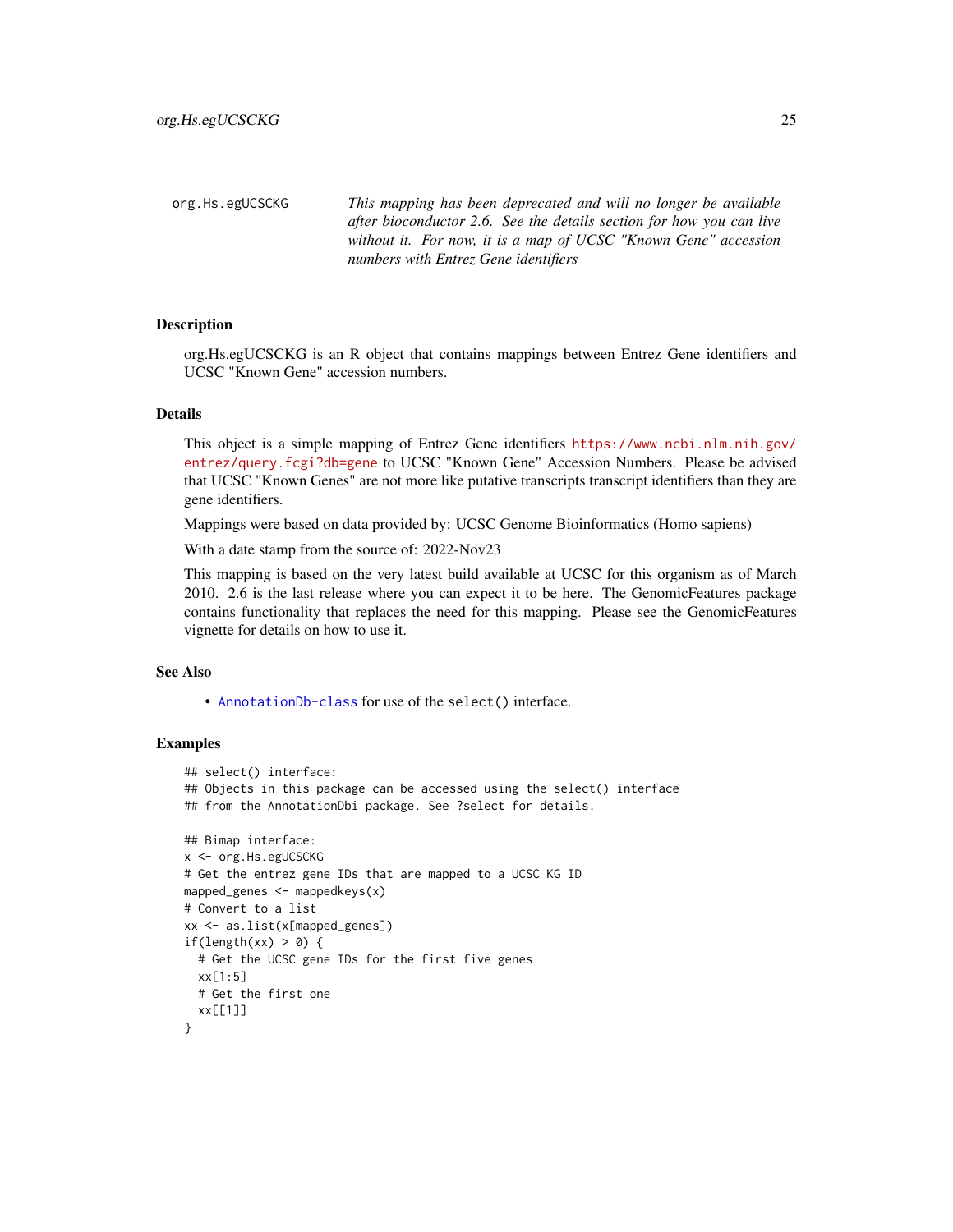<span id="page-25-0"></span>

org.Hs.egUNIPROT is an R object that contains mappings between Entrez Gene identifiers and Uniprot accession numbers.

#### Details

This object is a simple mapping of Entrez Gene identifiers [https://www.ncbi.nlm.nih.gov/](https://www.ncbi.nlm.nih.gov/entrez/query.fcgi?db=gene) [entrez/query.fcgi?db=gene](https://www.ncbi.nlm.nih.gov/entrez/query.fcgi?db=gene) to Uniprot Accession Numbers.

Mappings were based on data provided by NCBI (link above) with an exception for fly, which required retrieving the data from ensembl <http://www.ensembl.org/biomart/martview/>

#### See Also

• [AnnotationDb-class](#page-0-0) for use of the select() interface.

## Examples

```
## select() interface:
## Objects in this package can be accessed using the select() interface
## from the AnnotationDbi package. See ?select for details.
## Bimap interface:
x <- org.Hs.egUNIPROT
# Get the entrez gene IDs that are mapped to a Uniprot ID
mapped_genes <- mappedkeys(x)
# Convert to a list
xx <- as.list(x[mapped_genes])
if(length(xx) > 0) {
  # Get the Uniprot gene IDs for the first five genes
  xx[1:5]
  # Get the first one
  xx[[1]]
}
```
org.Hs.eg\_dbconn *Collect information about the package annotation DB*

#### Description

Some convenience functions for getting a connection object to (or collecting information about) the package annotation DB.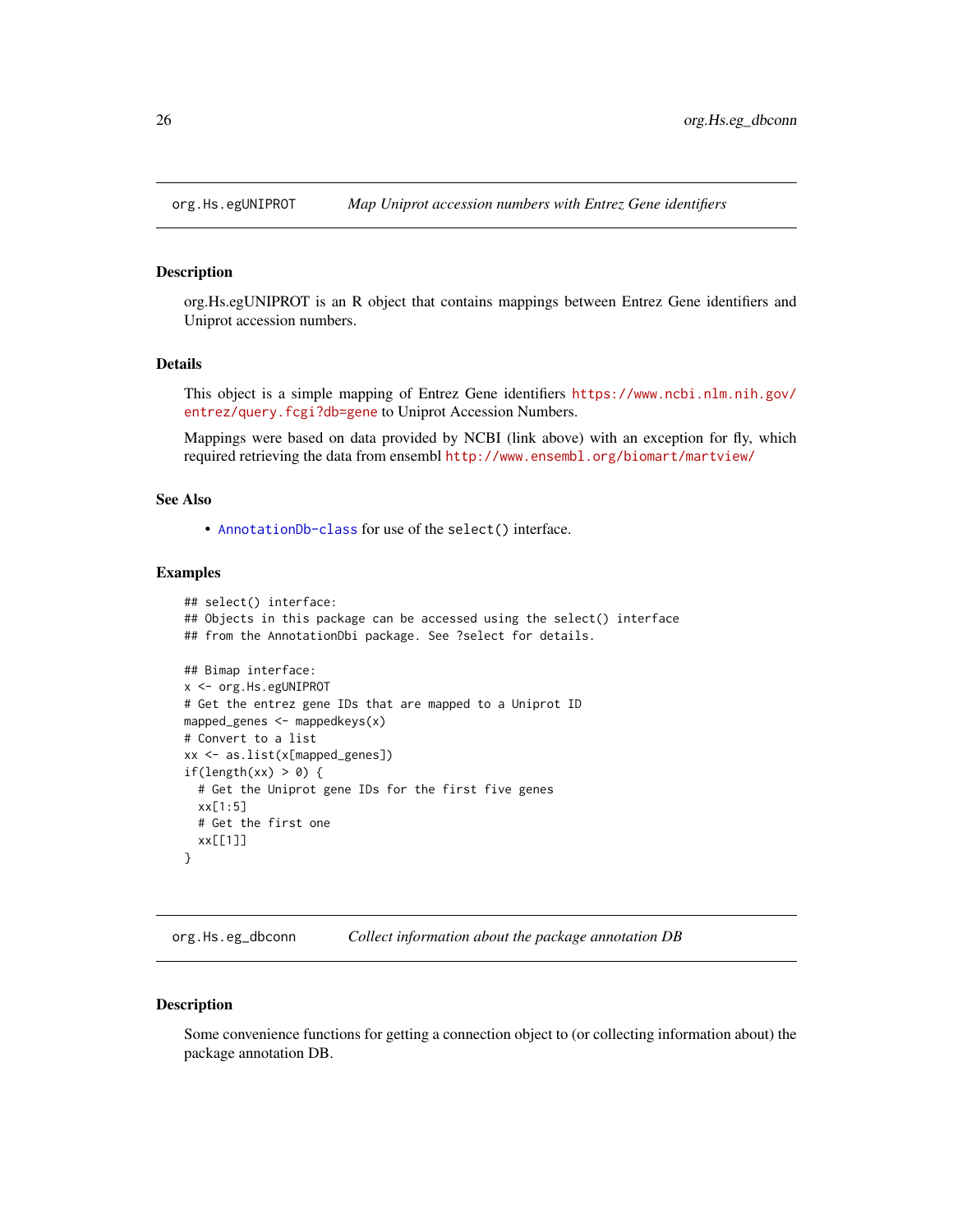<span id="page-26-0"></span>org.Hs.eg\_dbconn 27

## Usage

```
org.Hs.eg_dbconn()
org.Hs.eg_dbfile()
org.Hs.eg_dbschema(file="", show.indices=FALSE)
org.Hs.eg_dbInfo()
```
## Arguments

| file         | A connection, or a character string naming the file to print to (see the file<br>argument of the cat function for the details). |
|--------------|---------------------------------------------------------------------------------------------------------------------------------|
| show.indices | The CREATE INDEX statements are not shown by default. Use show, indices=TRUE<br>to get them.                                    |

## Details

org.Hs.eg\_dbconn returns a connection object to the package annotation DB. IMPORTANT: Don't call [dbDisconnect](#page-0-0) on the connection object returned by org.Hs.eg\_dbconn or you will break all the [AnnDbObj](#page-0-0) objects defined in this package!

org.Hs.eg\_dbfile returns the path (character string) to the package annotation DB (this is an SQLite file).

org.Hs.eg\_dbschema prints the schema definition of the package annotation DB.

org.Hs.eg\_dbInfo prints other information about the package annotation DB.

#### Value

org.Hs.eg\_dbconn: a DBIConnection object representing an open connection to the package annotation DB.

org.Hs.eg\_dbfile: a character string with the path to the package annotation DB.

org.Hs.eg\_dbschema: none (invisible NULL).

org.Hs.eg\_dbInfo: none (invisible NULL).

## See Also

[dbGetQuery](#page-0-0), [dbConnect](#page-0-0), [dbconn](#page-0-0), [dbfile](#page-0-0), [dbschema](#page-0-0), [dbInfo](#page-0-0)

## Examples

```
library(DBI)
## Count the number of rows in the "genes" table:
dbGetQuery(org.Hs.eg_dbconn(), "SELECT COUNT(*) FROM genes")
```
org.Hs.eg\_dbschema()

org.Hs.eg\_dbInfo()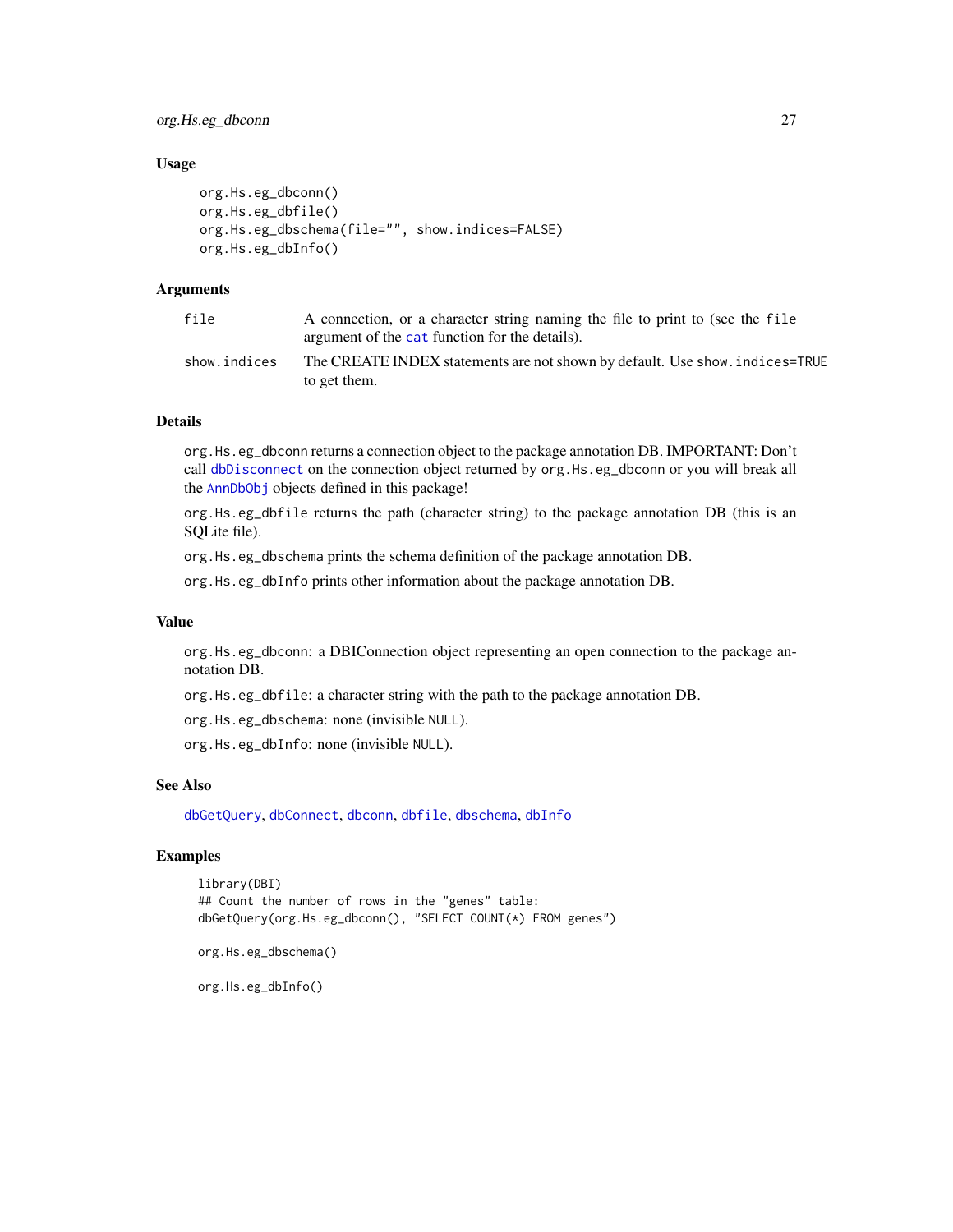# Index

∗ datasets org.Hs.eg.db, <mark>[3](#page-2-0)</mark> org.Hs.eg\_dbconn , [26](#page-25-0) org.Hs.egACCNUM , [1](#page-0-1) org.Hs.egALIAS2EG , [2](#page-1-0) org.Hs.egCHR, [4](#page-3-0) org.Hs.egCHRLENGTHS, [4](#page-3-0) org.Hs.egCHRLOC, [5](#page-4-0) org.Hs.egENSEMBL, [6](#page-5-0) org.Hs.egENSEMBLPROT, [7](#page-6-0) org.Hs.egENSEMBLTRANS, [8](#page-7-0) org.Hs.egENZYME, [9](#page-8-0) org.Hs.egGENENAME, [11](#page-10-0) org.Hs.egGENETYPE, [12](#page-11-0) org.Hs.egG0, [13](#page-12-1) org.Hs.egMAP, [15](#page-14-0) org.Hs.egMAPCOUNTS, [16](#page-15-0) org.Hs.egOMIM, [17](#page-16-0) org.Hs.egORGANISM, [18](#page-17-0) org.Hs.egPATH, [19](#page-18-0) org.Hs.egPFAM, [20](#page-19-0) org.Hs.egPMID, [20](#page-19-0) org.Hs.egPROSITE , [22](#page-21-0) org.Hs.egREFSEQ, [22](#page-21-0) org.Hs.egSYMBOL, [23](#page-22-0) org.Hs.egUCSCKG, [25](#page-24-0) org.Hs.egUNIPROT , [26](#page-25-0) ∗ utilities org.Hs.eg\_dbconn , [26](#page-25-0) AnnDbObj , *[27](#page-26-0)* cat , *[27](#page-26-0)* checkMAPCOUNTS , *[16,](#page-15-0) [17](#page-16-0)* count.mappedkeys , *[16](#page-15-0)* dbconn , *[27](#page-26-0)* dbConnect , *[27](#page-26-0)* dbDisconnect , *[27](#page-26-0)* dbfile , *[27](#page-26-0)*

dbGetQuery , *[27](#page-26-0)* dbInfo , *[27](#page-26-0)* dbschema , *[27](#page-26-0)* mappedkeys , *[16](#page-15-0)* org.Hs.eg *(*org.Hs.eg.db *)* , [3](#page-2-0) org.Hs.eg.db , [3](#page-2-0) org.Hs.eg\_dbconn , [26](#page-25-0) org.Hs.eg\_dbfile *(*org.Hs.eg\_dbconn *)* , [26](#page-25-0) org.Hs.eg\_dbInfo *(*org.Hs.eg\_dbconn *)* , [26](#page-25-0) org.Hs.eg\_dbschema *(*org.Hs.eg\_dbconn *)* , [26](#page-25-0) org.Hs.egACCNUM, [1](#page-0-1) org.Hs.egACCNUM2EG *(*org.Hs.egACCNUM *)* , [1](#page-0-1) org.Hs.egALIAS[2](#page-1-0)EG, 2 org.Hs.egCHR, [4](#page-3-0) org.Hs.egCHRLENGTHS, [4](#page-3-0) org.Hs.egCHRLOC, [5](#page-4-0) org.Hs.egCHRLOCEND *(*org.Hs.egCHRLOC *)* , [5](#page-4-0) org.Hs.egENSEMBL, [6](#page-5-0) org.Hs.egENSEMBL2EG *(*org.Hs.egENSEMBL *)* , [6](#page-5-0) org.Hs.egENSEMBLPROT, [7](#page-6-0) org.Hs.egENSEMBLPROT2EG *(*org.Hs.egENSEMBLPROT *)* , [7](#page-6-0) org.Hs.egENSEMBLTRANS, [8](#page-7-0) org.Hs.egENSEMBLTRANS2EG *(*org.Hs.egENSEMBLTRANS *)* , [8](#page-7-0) org.Hs.egENZYME, [9](#page-8-0) org.Hs.egENZYME2EG *(*org.Hs.egENZYME *)* , [9](#page-8-0) org.Hs.egGENENAME , [11](#page-10-0) org.Hs.egGENETYPE, [12](#page-11-0) org.Hs.egGO , [13](#page-12-1) org.Hs.egGO2ALLEGS , *[14](#page-13-0)* org.Hs.egGO2ALLEGS *(*org.Hs.egGO *)* , [13](#page-12-1) org.Hs.egGO2EG *(*org.Hs.egGO *)* , [13](#page-12-1) org.Hs.egMAP, [15](#page-14-0) org.Hs.egMAP2EG *(*org.Hs.egMAP *)* , [15](#page-14-0) org.Hs.egMAPCOUNTS, [16](#page-15-0)